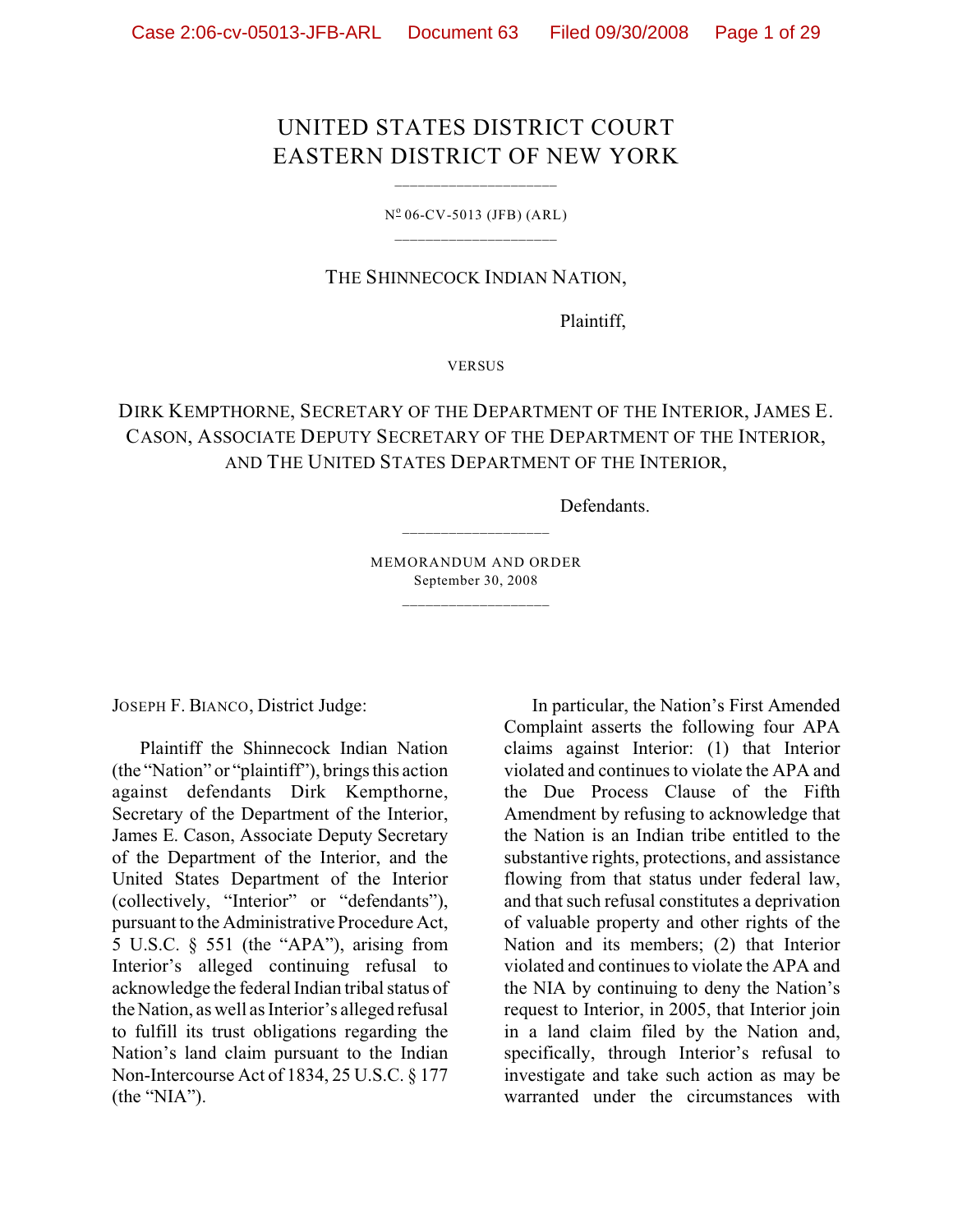respect to this land claim pursuant to the NIA; (3) that Interior violated and continues to violate the APA and the Federally Recognized Indian Tribes Act of 1994, 25 U.S.C. § 479a *et seq.* (the "List Act"), by failing to include the Nation on Interior's two most recently published lists of federally-recognized Indian tribes; and (4) that Interior violated and continues to violate the APA and the Federal Acknowledgment Regulations, 25 C.F.R. 83 (the "Part 83 regulations") by unreasonably delaying Interior's decision on the Nation's petition for federal acknowledgment for many years.

The first and third claims are premised on the Nation's contention that it has already been acknowledged as an Indian tribe, in the past, by all three branches of government. First, the Nation contends that Interior and the Commission of Indian Affairs recognized the Nation in 1915 and confirmed its recognition in reports from 1916 to 1958. Second, the Nation asserts that Congress recognized the Shinnecock Indians, the Shinnecock Indian Reservation, and the Shinnecock Nation in 1948 and 1950 in legislation allocating federal, state, and tribal jurisdiction over Indians and Indian Reservations in New York State. Finally, the Nation argues that the 2005 decision by the Honorable Thomas C. Platt in *New York v. Shinnecock Indian Nation*, *see* 400 F. Supp. 2d 486 (E.D.N.Y. 2005), which found "that the Shinnecock Indians are in fact an Indian Tribe" as a matter of federal common law under *Montoya v. United States*, 180 U.S. 261 (1991) and *United States v. Candelaria*, 271 U.S. 432 (1926), 400 F. Supp. 2d at 489, has the legal effect of federal recognition equivalent to recognition by Interior or Congress.

Defendants now move to dismiss the First Amended Complaint pursuant to Rules 12(b)(1) and 12(b)(6) of the Federal Rules of Civil Procedure. For the reasons set forth below, with the exception of the Nation's "unreasonable delay" claim under the APA, the claims must be dismissed as a matter of law because there is no legal basis for this Court to review the "recognition" issue under the APA until there has been a final agency action with respect to the petition. The issue of federal recognition of an Indian tribe is a quintessential political question that, in the first instance, must be left to the political branches of government and not the courts. In Article I, Section 8 of the United States Constitution, our Founding Fathers explicitly granted Congress the authority to regulate commerce with Indian tribes and Congress has delegated general responsibility over matters pertaining to Indian tribes to the Department of the Interior. Although the Nation asserts that Congress recognized it as a Tribe and established a government-togovernment relationship in legislation over fifty years ago, that legislation did no such thing. Similarly, although the Nation points to evidence that it was recognized at some point in the past by the Department of the Interior as an Indian Tribe, it is undisputed that Interior does not currently recognize a government-to-government relationship with the Nation and that its petition is still pending with Interior. Therefore, it is not the role of the court to usurp the constitutionallyprotected province of the politically-elected branches of government by attempting to address the merits of the recognition issue before the Secretary of the Interior has acted.

Moreover, the 2005 court decision concluding that the Nation was an "Indian Tribe" under the common law standard does not, and cannot, alter this constitutional equation. In other words, although the Court clearly had the authority to determine the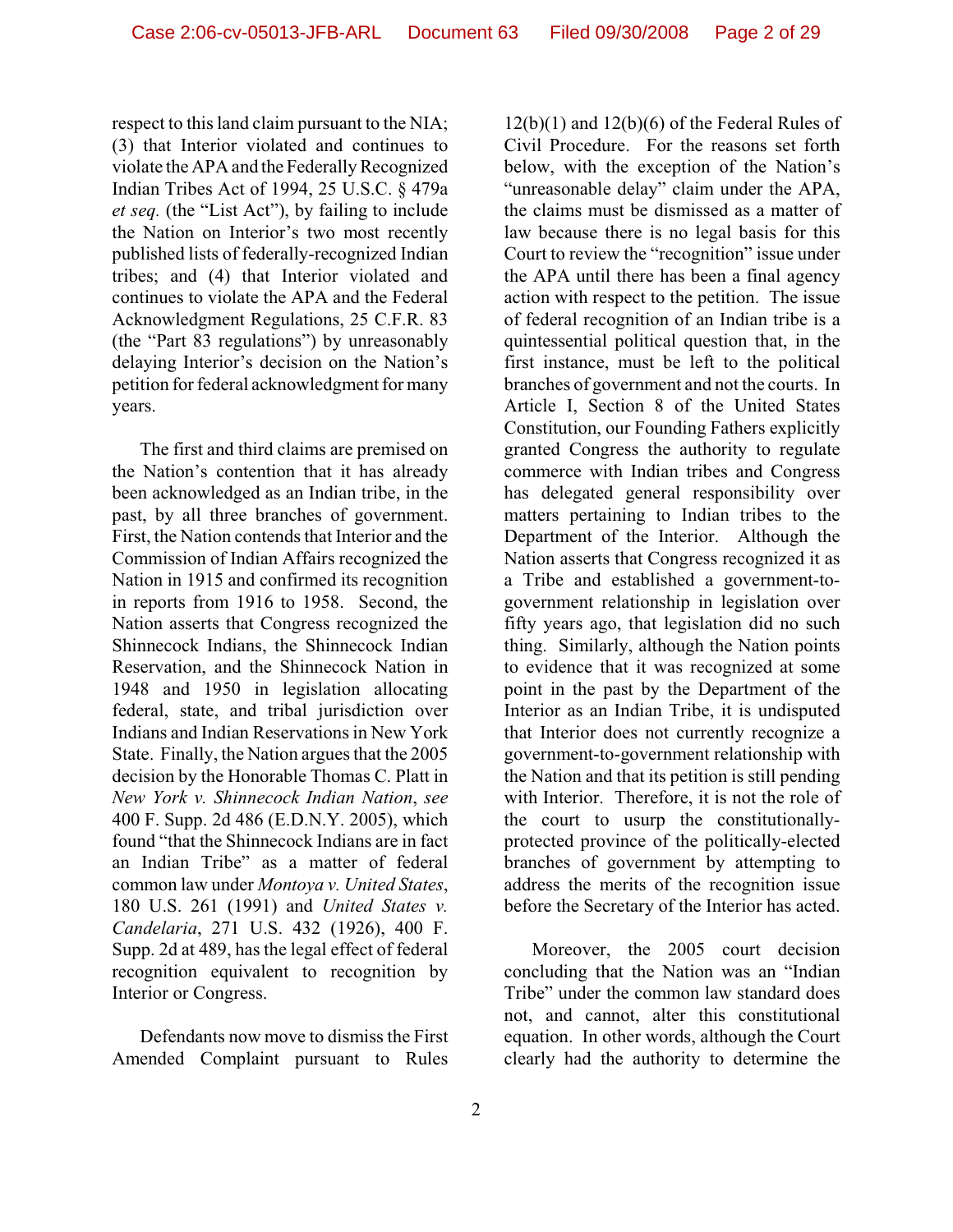common law tribe issue for purposes of deciding the limited issue before it, relating to the proposed construction of a casino on Shinnecock land, there is no legal authority for the proposition that such a judicial decision in a particular case allows a tribe to completely bypass the recognition procedure established by the political branches and create a government-to-government relationship through judicial fiat. In fact, in *Golden Hill Paugussett Tribe of Indians v. Weicker*, 39 F.3d 51 (2d Cir. 1994), the Second Circuit specifically noted the following: "The *Montoya*/*Candelaria* definition and the [Bureau of Indian Affairs (the "BIA")] criteria both have anthropological, political, geographical and cultural bases and require, at a minimum, a community with a political structure. The two standards overlap, *though their application might not always yield identical results*." 39 F.3d at 59 (emphasis added). Therefore, the Court cannot interfere at this juncture by reviewing the merits of the recognition issue pending with the Interior, but rather must await the outcome of that review. Accordingly, the first and third claims under the APA must be dismissed because there has not been a final agency action by Interior. The second claim, relating to Interior's failure to investigate and take action in connection with the Nation's 2005 land claim litigation, is similarly defective and must be dismissed because there was no final agency action.

Of course, even though the Court cannot review the merits of the recognition issue before Interior reaches its decision, the Court does have authority under the APA to review whether Interior has unreasonably delayed its decision on that issue. In particular, as noted above, the Nation has set forth detailed allegations in support of their contention that the petition has been pending for years with no action by Interior and that such delay is "unreasonable" under the APA. These allegations of complete inaction by Interior on the Nation's petition for many years, without a clear explanation, certainly constitutes a plausible claim for "unreasonable delay" that requires further inquiry by the Court and survives a motion to dismiss. If the Nation is ultimately successful on this "unreasonable delay" claim, the proper remedy is not for the Court to make the recognition decision ahead of Interior, but rather to direct that Interior make its decision within a certain, specified time frame. Thus, dismissal of the Nation's fourth claim for "unreasonable delay" under the APA is unwarranted and the parties will proceed with discovery on this issue, absent a binding commitment by Interior to a specific, reasonable timeframe for its final determination.

#### I. BACKGROUND

## A. The APA and the Finality Principle

As stated *supra*, the Nation brought this lawsuit pursuant to the APA. Under the APA, "[a] person suffering legal wrong because of agency action, or adversely affected or aggrieved by agency action within the meaning of a relevant statute, is entitled to judicial review thereof." 5 U.S.C. § 702. Specifically, "[a]gency action made reviewable by statute and final agency action for which there is no other adequate remedy in a court are subject" to such judicial review. 5 U.S.C. § 704. Thus, as the Second Circuit has observed, a "plaintiff may obtain judicial review of an action taken by an agency only if (1) it constitutes agency action, a term of art defined by the APA, and (2) the action was final." *Benzman v. Whitman*, 523 F.3d 119, 132 (2d Cir. 2008) (citations and quotation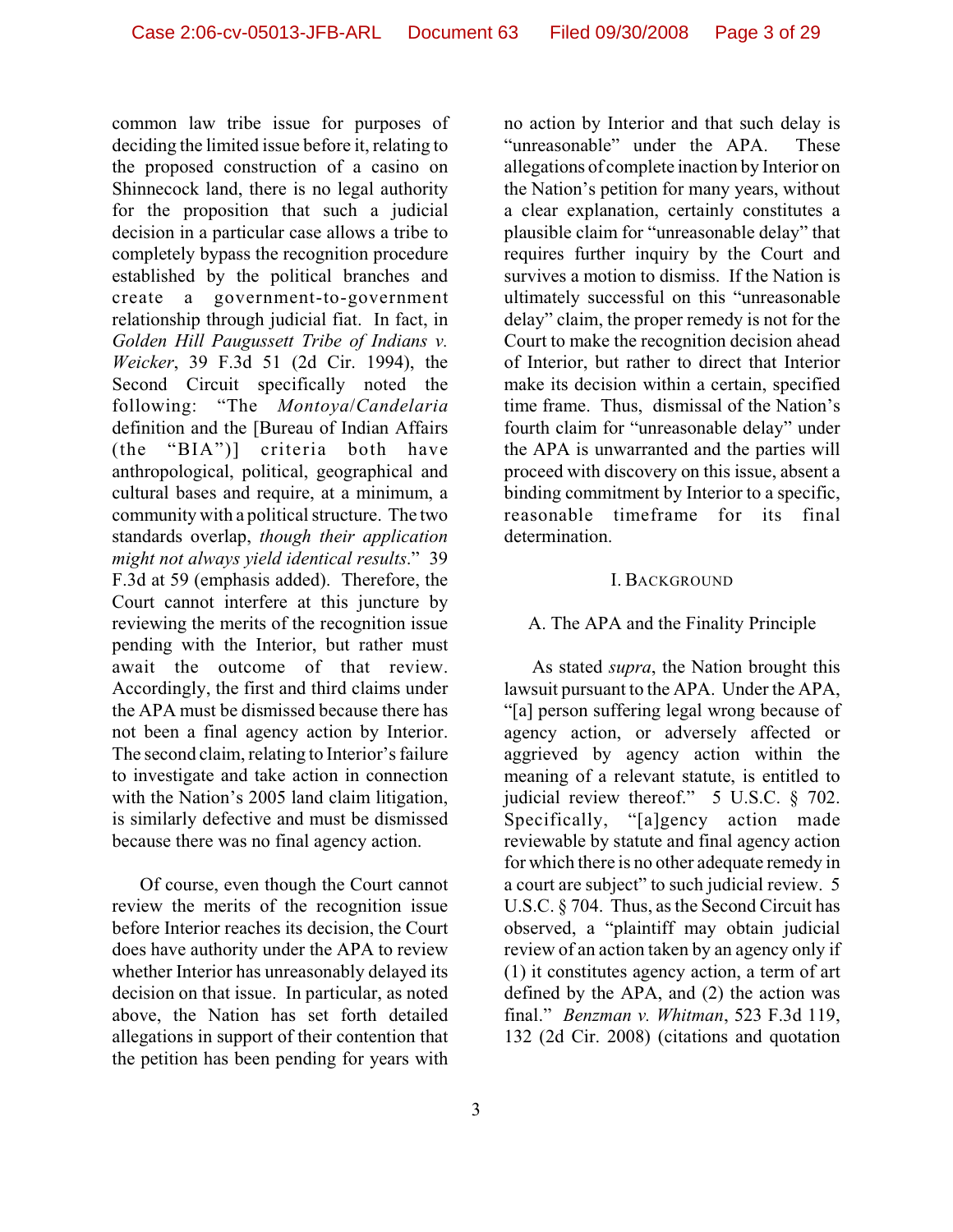marks omitted). In particular, the Second Circuit has explained that,

> [u]nder the APA, an action is "final" insofar as it is not a "preliminary, procedural, or intermediate agency action or ruling"; a ruling may be final whether or not it may be subject to appeal or reconsideration "unless the agency otherwise requires by rule and provides that the action meanwhile is inoperative." [5 U.S.C. § 704.] The "core question" for determining finality is "whether the agency has completed its decisionmaking process, and whether the result of that process is one that will directly affect the parties."

*Lunney v. United States*, 319 F.3d 550, 554 (2d Cir. 2003) (quoting *Dalton v. Specter*, 511 U.S. 462, 470 (1994)). Further, "the finality requirement of Section 10(c) of the APA, 5 U.S.C.  $\&$  704, ... is to be interpreted in a pragmatic way, with an eye toward protecting agencies from the disruption of piecemeal appeals and toward insuring that judicial review involves concrete disputes over meaningful interests, rather than abstract disputes over hypothetical governmental actions." *Nat'l Wildlife Federation v. Goldschmidt*, 677 F.2d 259, 263 (2d Cir. 1982) (citations omitted); *see also Acquest Wehrle LLC v. United States*, No. 06-CV-654C, 2008 U.S. Dist. LEXIS 47936, at \*19 (W.D.N.Y. June 20, 2008) ("The APA's explicit requirement that the agency action be 'final' before the claim for review can be brought in federal court is jurisdictional, and serves several functions: For example: It

allows the agency an opportunity to apply its expertise and correct its mistakes, it avoids disrupting the agency's processes, and it relieves the courts from having to engage in piecemeal review which is at the least inefficient and upon completion of the agency process might prove to have been unnecessary.") (citation and quotation marks omitted).

B. The Constitutional, Statutory, and Regulatory Framework for Federal Tribal Recognition

(1) The Authority of Congress and Its Delegation to Interior

Article I, Section 8 of the United States Constitution grants Congress the authority to regulate commerce with Indian tribes. *See* U.S. Const. Art. I, § 8. Congress has delegated implementation of its statutes dealing with Indian affairs to Interior. *See* 43 U.S.C. § 1457. In particular, in 1832, "Congress established the position of Commissioner of Indian Affairs (currently within the Department of the Interior) and delegated to the Commissioner the authority to manage all Indian affairs." *Golden Hill*, 39 F.3d at 57. "The Department of the Interior did not actively begin to engage in recognition determinations until after the passage of the Indian Reorganization Act of 1934. After passage of the Indian Reorganization Act recognition proceedings were necessary because the benefits created by it were made available only to descendants of 'recognized' Indian tribes." *Golden Hill*, 39 F.3d at 57 (citation omitted) (quoting 25 U.S.C. § 479). Interior is bound to publish in the Federal Register "a list of all Indian tribes entitled to receive services from the Bureau [of Indian Affairs (the "BIA")] by virtue of their status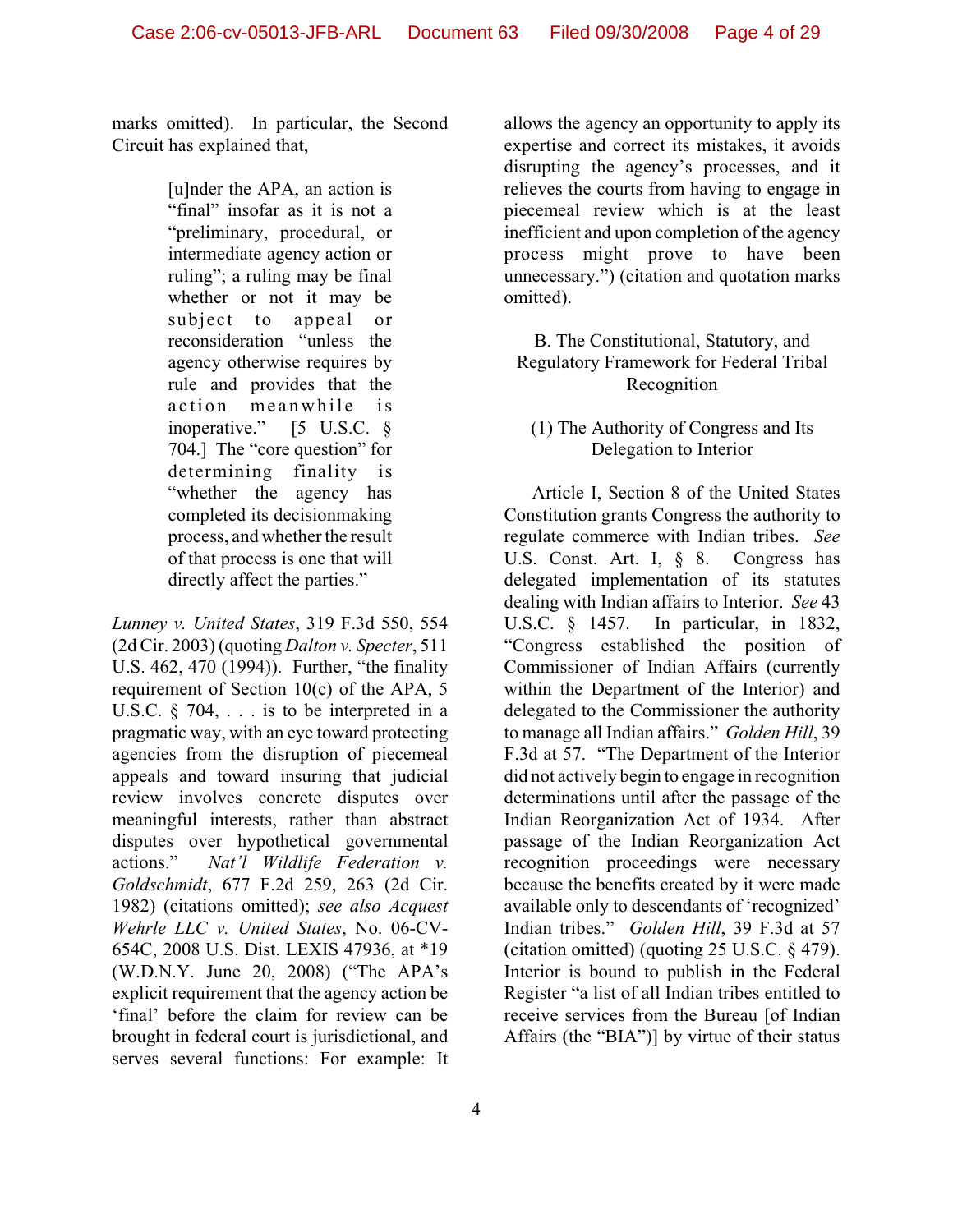as Indian tribes." 25 C.F.R. § 83.5(a); 25 U.S.C. § 479a.

## (2) Petitioning for Federal Recognition

In 1978, Interior promulgated the Part 83 regulations, which establishes the process for the review and approval of petitions for acknowledgment of Indian tribes. *See* 25 C.F.R. §§ 83.1-83.13; *see also* 43 Fed. Reg. 39361 (1978); 59 Fed. Reg. 9280 (1994). According to these regulations, the BIA's approval of a tribe's petition under Part 83 "is a prerequisite to the protection, services, and benefits of the Federal government available to Indian tribes by virtue of their status as tribes. Acknowledgment shall also mean that the tribe is entitled to the immunities and privileges available to other federally acknowledged Indian tribes by virtue of their government-to-government relationship with the United States as well as the responsibilities, powers, limitations and obligations of such tribes. Acknowledgment shall subject the Indian tribe to the same authority of Congress and the United States to which other federally acknowledged tribes are subjected." 25 C.F.R. 83.2.

# (3) The Procedure for Petitions

Under the Part 83 regulations, Indian groups apply for acknowledgment by filing a "documented petition" that must provide "thorough explanations and supporting documentation" demonstrating that the petitioner meets the seven mandatory criteria set forth in the regulations. *See* 25 C.F.R. §§  $83.6(c)$ ,  $83.7$ . The burden of proof is on the petitioning group to submit evidence that establishes each of the following seven criteria: (a) the petitioner has been identified as an American Indian entity on a

substantially continuous basis since 1900; (b) a predominate portion of the petitioning group comprises a distinct community from historical times until the present; (c) the petitioner has maintained tribal political influence or other authority over its members as an autonomous entity throughout history; (d) a copy of the group's present governing document or, in its absence, a statement describing in full its membership criteria and current governing procedure; (e) the group's membership consists of individuals who descend from a historical Indian tribe or from historical tribes which combined and functioned as a single autonomous entity; (f) the membership of the petitioning group is composed principally of persons who are not members of any other North American Indian tribe; and (g) Congress has not expressly terminated or forbidden a Federal relationship with the group. *See id.* § 83.7(a)-(g).

Upon receipt of a documented petition under the regulations, the Assistant Secretary - Indian Affairs ("AS-IA") reviews the petition and its supporting documentation and provides technical assistance regarding additional research needed to support the petitioner's claims. *See id.* § 83.10(b). Interested parties, such as the relevant state governors and attorneys general, are provided notice of the petition and the opportunity to become active participants in the process, along with other third parties, such as local governments, other federally recognized Indian tribes, and other non-recognized Indian groups that might be affected by an acknowledgment determination. *See id.* §§ 83.1, 83.9.

Once AS-IA determines that the documentation in the petition is adequate to permit a full review, the petition is considered "ready" for a full evaluation by the AS-IA and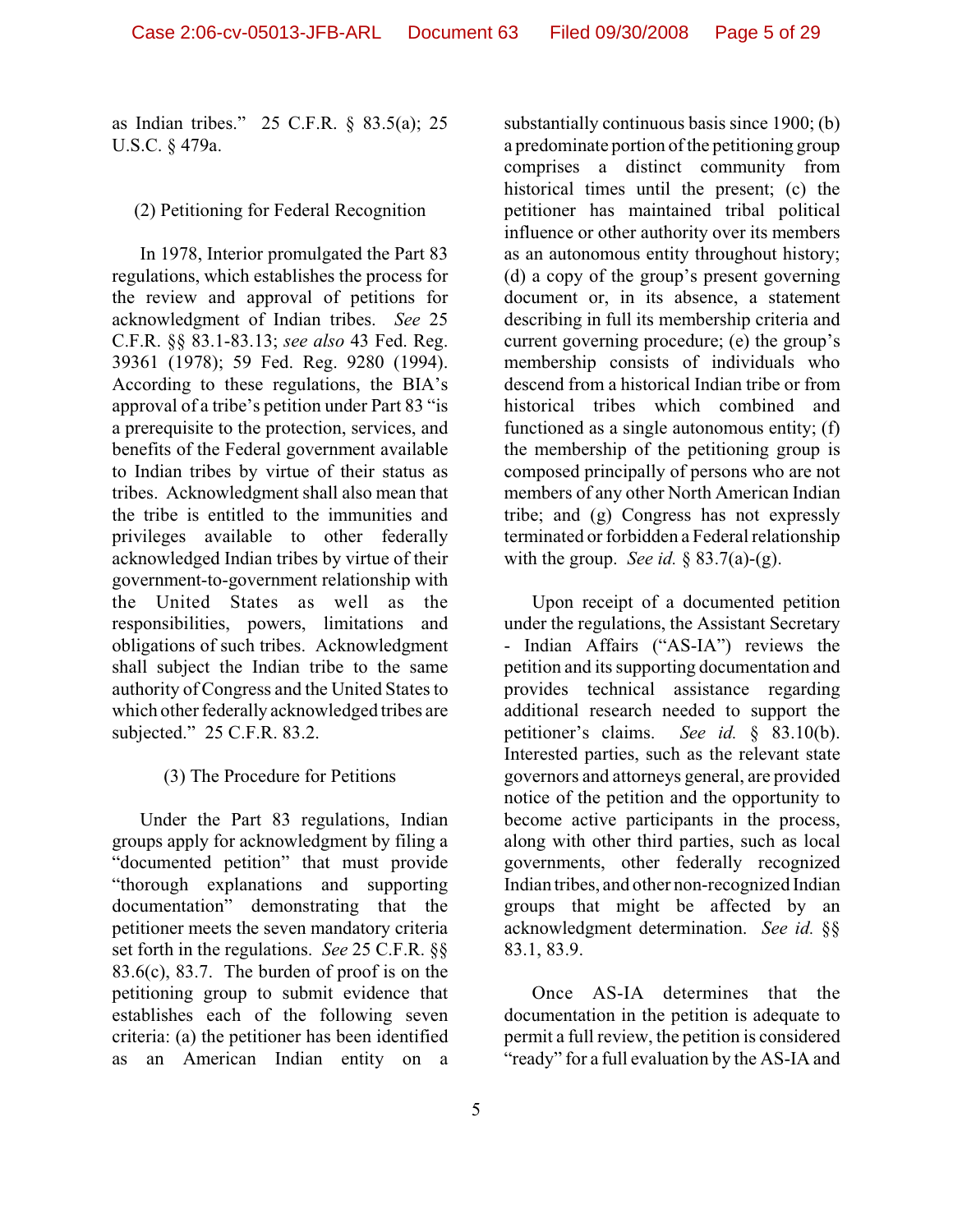is placed on the "Ready, Waiting for Active Consideration" list (the "ready list"). *See id.* § 83.10(d). The acknowledgment regulations specify that "[t]he order of consideration of documented petitions shall be determined by the date of the Bureau's notification to the petitioner that it considers that the documented petition is ready to be placed on active consideration." *See id.*

The actual evaluation of the petition and its evidence under the regulatory criteria by the agency professional staff occurs during "active consideration." During active consideration, the AS-IA continues the review and publishes proposed findings in the Federal Register. *See id.* §§ 83.10 (g), (h). The proposed findings are preliminary decisions as to whether the petitioning group meets the regulatory criteria based on the documentation before the agency at the time.

After issuance of notice in the Federal Register of the proposed findings, there is a public comment period of 180 days, with extensions granted for good cause. *See id.* § 83.10(i). During this time period, the AS-IA provides informal and formal technical assistance, and petitioners and third parties may submit additional arguments and evidence in support of, or in opposition to, the proposed findings. *See id.* § 83.10(i), (j). Following the close of the public comment period, the petitioner has a reply period, during which it responds to comments submitted during the public comment period. *See id.* § 83.10(k).

Following consultation, *id.* § 83.10(l), the final phase of active consideration begins. The OFA professional staff evaluates the evidence in the record, prepares a summary of the evidence under the regulatory criteria and recommends to the AS-IA whether the

petitioner meets the criteria. The AS-IA then issues a final determination on the status of the petitioner. *See id.*  $\S$  83.10(1)(2). This determination is not deemed to be a final and effective agency action, however, unless a period of 90 days passes without the filing of a request for reconsideration with the Interior Board of Indian Appeals ("IBIA"). *See id.* §  $83.11(a)(2)$ . If there is a request for reconsideration before the IBIA, the IBIA may affirm or vacate the final determination, or refer issues to the Secretary of the Interior (the "Secretary") for further response or evaluation. *See id.* §§ 83.11(e), (f).

## C. The Nation's Federal Acknowledgment Petition

As stated *supra*, plaintiff has filed a petition with Interior for federal tribal recognition pursuant to the Part 83 regulations. Set forth below are facts regarding the history of this petition that are relevant to the instant motion.<sup>1</sup>

(1) Facts Contained in the Complaint

According to the complaint, the Nation filed a petition for federal tribal recognition in 1978. (Compl. ¶ 3.) Plaintiff alleges that, at the time it was filed, the petition was "fourth in order of priority of consideration" based on applicable regulations. (Compl. ¶ 86.) Subsequently, "for more than fifteen years the Department failed to take any action" on the petition, including any notification to the

 $1$  These facts are taken from the First Amended Complaint ("Compl." or the "complaint") and are not findings of fact by the Court. The Court assumes these facts to be true for the purpose of deciding this motion and construes them in the light most favorable to plaintiff, the non-moving party.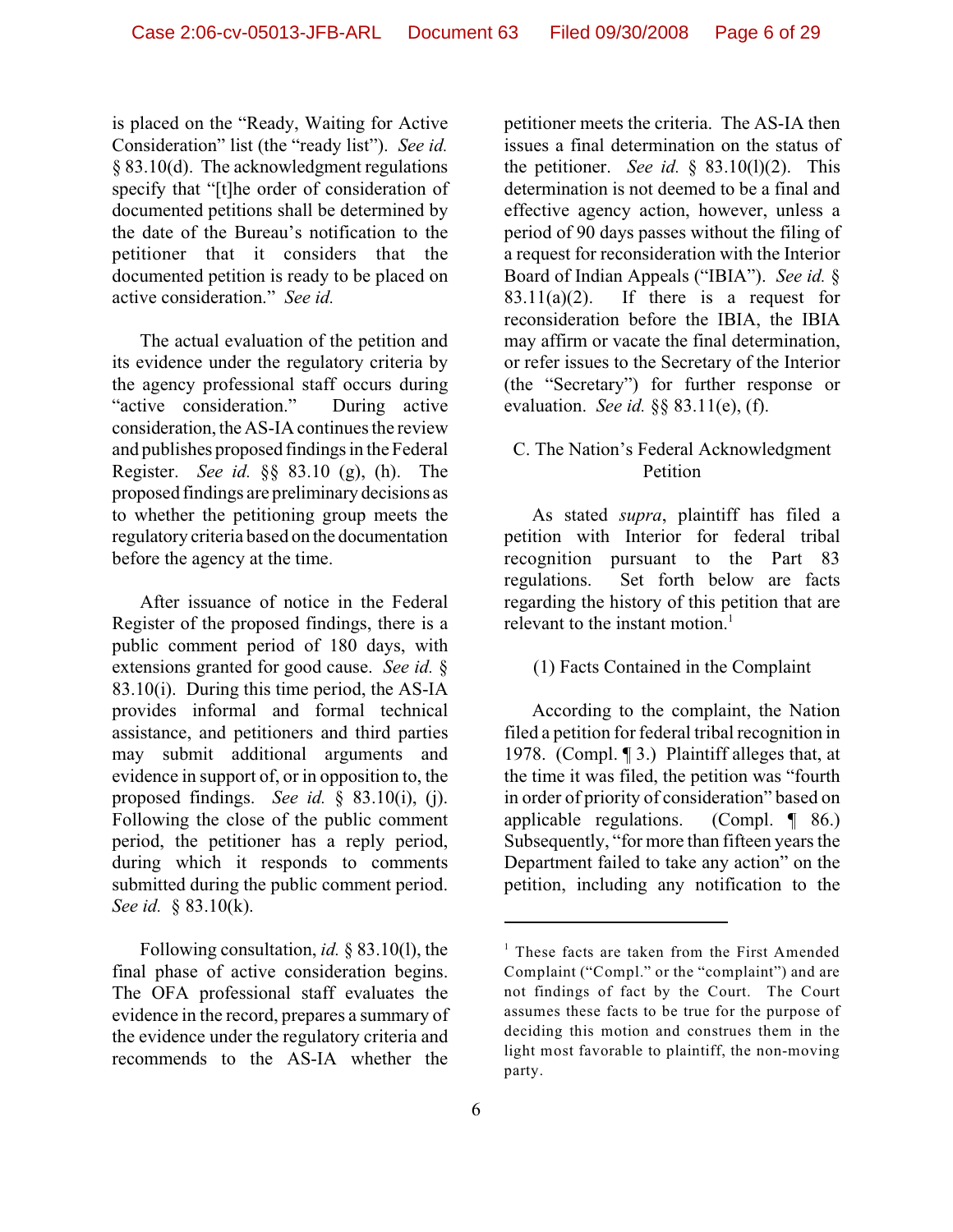Nation of any obvious deficiencies or significant omissions in the petition, (Compl. ¶¶ 88, 91), even though the regulations in place at that time required the Interior to make such notification if applicable. (Compl. ¶ 88.)

In particular, the complaint states that, in 1994, Interior amended the regulations under which the Nation first filed its petition. (Compl. ¶ 92.) As a consequence, and "[a]lthough it had never withdrawn the petition and had never been notified by the Department of any obvious deficiencies or significant omissions in that petition," the Nation filed another petition in September 1998. (Compl. ¶ 95.)

According to plaintiff, "[o]n or about December 22, 1998, the Department issued a Technical Assistance Letter to the Nation, requesting additional information. The Nation responded to the Technical Assistance Letter in February 2003." (Compl. ¶ 96.)

Plaintiff further alleges that, "[o]n or about September 9, 2003, the Department notified the Nation that it deemed the Shinnecock Nation's acknowledgment petition 'ready' and awaiting active consideration." (Compl. ¶ 97.) However, "[o]n or about July 26, 2006, the Department issued a second Technical Assistance Letter to the Nation. The Nation responded to the second Technical Assistance Letter on or about November 22, 2006." (Compl. ¶ 98.)

According to the Nation, "[t]o date, nearly thirty years from the Nation's initial filing of its 1978 acknowledgment petition, and nearly nine years after the filing of its supplemental 1998 acknowledgment petition, the Department has not yet undertaken active consideration of the Nation's Petition." (Compl. ¶ 99.) Further, plaintiff alleges that

the "Department has advised the Nation that it believes it may take as long as until the year 2014 before the Department may make a final determination on the Nation's Petition, without binding itself even to this schedule." (Compl. ¶ 99.)

# (2) Facts That Developed After This Motion Was Briefed

By letter dated May 23, 2008, after this motion was fully briefed, defendants notified the Court of a new policy promulgated by Interior that would permit tribes that meet certain criteria to bypass the regulatory priority order described *supra*. Interior enclosed a letter it had sent to plaintiff, also dated May 23, 2008, informing plaintiff that the Nation "is the only petitioner presently on the 'Ready' list that might qualify under the new waiver policy. . . . If the genealogical documentation so indicates, the Shinnecock petition will be eligible under this policy to be the top petition on the 'Ready' list." (Letter from Carl J. Artman, dated May 23, 2008, at 2.) Interior further stated that, "[a]ssuming the genealogical documentation indicates that the Shinnecock petitioner is eligible for a waiver under this new policy, the Department would anticipate placing the Shinnecock petition on active consideration in the late fall of 2008." (Letter from Carl J. Artman, dated May 23, 2008, at 2.)

Subsequently, in accordance with a request the Court made during a conference on June 19, 2008, the parties conferred regarding a potential time limit for the remainder of the acknowledgment process and submitted a letter regarding the status of these negotiations on August 6, 2008. According to this letter, although defendants agreed in theory to set a time limit for plaintiff's petition, the parties could not agree as to the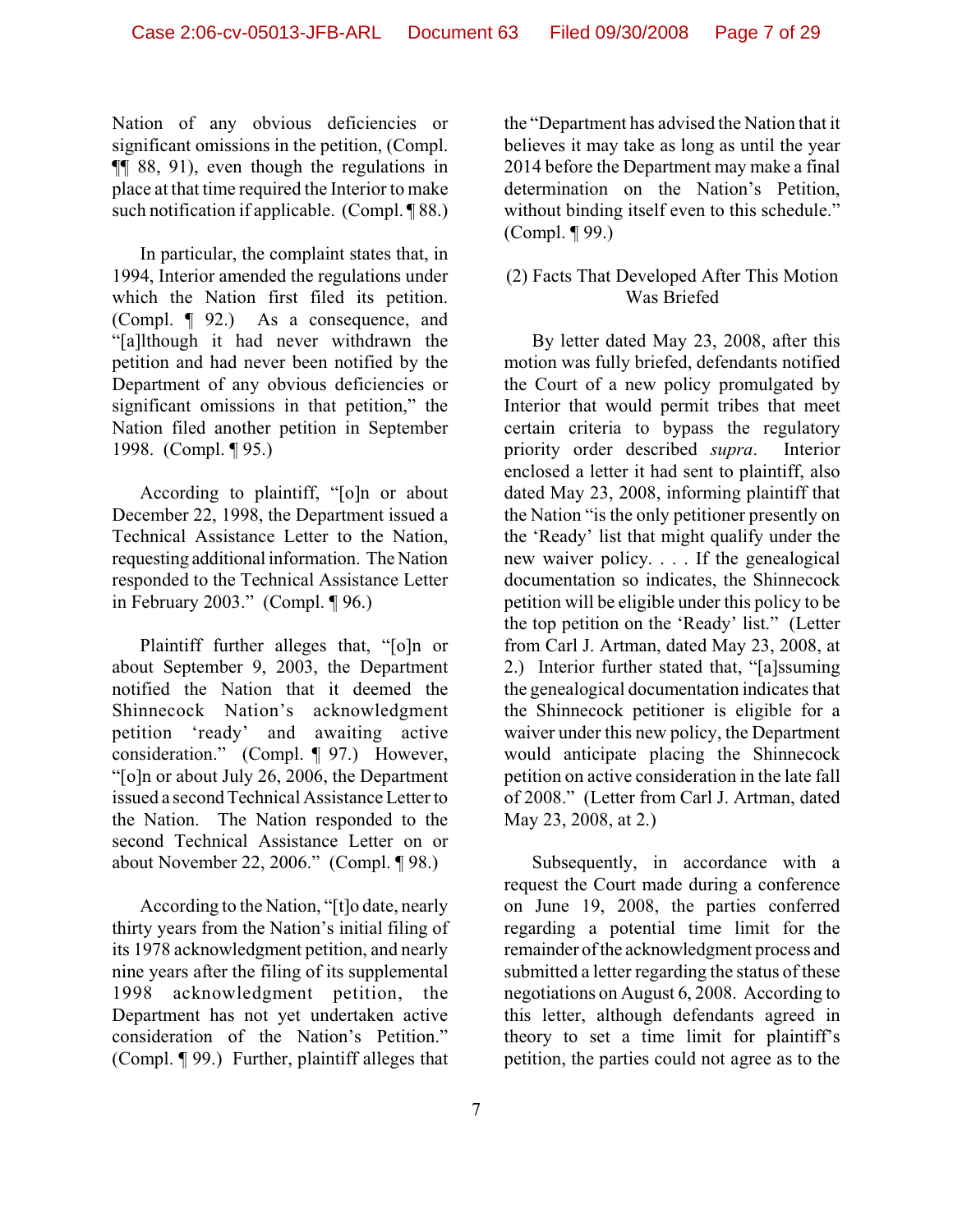level of "supervision and enforcement by the Court of Defendants' compliance with the proposed timeframes." (Status Letter, dated August 6, 2008, at 2.)

#### II. PROCEDURAL HISTORY

The Nation filed its initial complaint in this action on September 14, 2006. Defendants moved to dismiss this initial complaint on February 16, 2007, plaintiff responded on March 16, 2007, and defendants submitted their reply on March 30, 2007. The Court held oral argument on June 19, 2007 (the "June argument"). Following the June argument, and prior to any Court decision on the pending motion, plaintiff requested an opportunity to amend the initial complaint, which the Court granted. On October 5, 2007, plaintiff filed its First Amended Complaint, which is the subject of the instant motion. On December 14, 2007, defendants moved to dismiss the complaint. Plaintiff responded on February 15, 2008, and defendants submitted their reply on March 7, 2008. On April 18, 2008, the Court held oral argument (the "April argument").<sup>2</sup> By letters dated May 12, 2008 and May 23, 2008, the Nation and defendants, respectively, provided supplemental documents to the Court. Further, on August 6, 2008, at the Court's request, the parties submitted the status report described *supra*.

#### III. STANDARD OF REVIEW

"A case is properly dismissed for lack of subject matter jurisdiction under Rule 12(b)(1) when the district court lacks the statutory or constitutional power to adjudicate it." *Makarova v. United States*, 201 F.3d 110, 113 (2d Cir. 2000). In reviewing a motion to dismiss under Rule 12(b)(1), the court "must accept as true all material factual allegations in the complaint, but we are not to draw inferences from the complaint favorable to plaintiffs." *J.S. ex rel. N.S. v. Attica Cent. Schs.*, 386 F.3d 107, 110 (2d Cir. 2004) (citation omitted). Moreover, the court "may consider affidavits and other materials beyond the pleadings to resolve the jurisdictional issue, but we may not rely on conclusory or hearsay statements contained in the affidavits." *Id.* (citations omitted). "The plaintiff bears the burden of proving subject matter jurisdiction by a preponderance of the evidence." *Aurecchione v. Schoolman Transp. Sys., Inc.*, 426 F.3d 635, 638 (2d Cir. 2005).

In reviewing a motion to dismiss under Rule 12(b)(6), a court must accept the factual allegations set forth in the complaint as true, and draw all reasonable inferences in favor of the plaintiff. *See Cleveland v. Caplaw Enters.*, 448 F.3d 518, 521 (2d Cir. 2006); *Nechis v. Oxford Health Plans, Inc.*, 421 F.3d 96, 100 (2d Cir. 2005). The plaintiff must satisfy "a flexible 'plausibility' standard, which obliges a pleader to amplify a claim with some factual allegations in those contexts where such amplification is needed to render the claim plausible." *Iqbal v. Hasty*, 490 F.3d 143, 157-58 (2d Cir. 2007) (emphasis in original). "[O]nce a claim has been stated adequately, it may be supported by showing any set of facts consistent with the allegations

 $3$  By letter to the Court dated May 8, 2008, the Nation requested leave to file a second amended complaint. The Court granted such leave and plaintiff filed a second amended complaint on August 15, 2008. The parties are presently briefing defendants' motion to dismiss the second amended complaint, which raises two new claims that are wholly discrete from those at issue on the instant motion. The Court will not, therefore, address herein the new claims contained in the second amended complaint.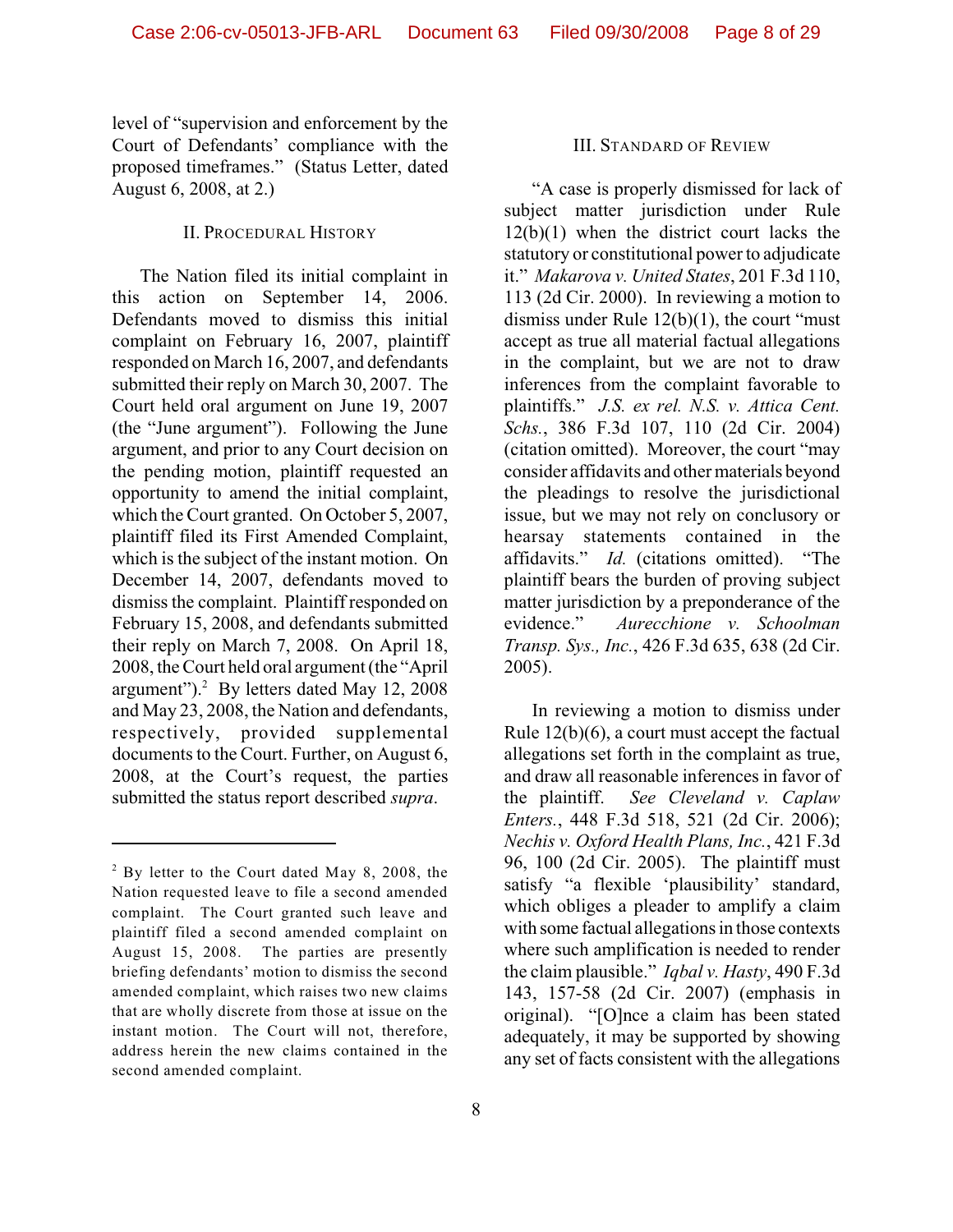in the complaint." *Bell Atlantic Corp. v. Twombly*, 127 S. Ct. 1955, 1969 (2007). The Court does not, therefore, require "heightened fact pleading of specifics, but only enough facts to state a claim for relief that is plausible on its face." *Id.* at 1974. Further, in reviewing a motion to dismiss under Rule  $12(b)(6)$ , "the district court is normally required to look only to the allegations on the face of the complaint." *Roth v. Jennings*, 489 F.3d 499, 509 (2d Cir. 2007). The Court may only consider a document not appended to the complaint if the document is "incorporated in [the complaint] by reference" or is a document "upon which [the complaint] *solely* relies and . . . is *integral to the complaint*." *Id.* (quoting *Cortec Indus., Inc. v. Sum Holding L.P.*, 949 F.2d 42, 47 (2d Cir. 1991) (emphases in original). Courts also "'routinely take judicial notice of documents filed in other courts . . . not for the truth of the matters asserted in other litigation, but rather to establish the fact of such litigation and related filings.'" *Crews v. County of Nassau*, No. 06-CV-2610 (JFB), 2007 U.S. Dist. LEXIS 6572, at \*5 n.2 (E.D.N.Y. Jan. 30, 2007) (quoting *Kramer v. Time Warner Inc.*, 937 F.2d 767, 774 (2d Cir. 1991).

"A court presented with a motion to dismiss under both Fed. R. Civ. P. 12(b)(1) and 12(b)(6) must decide the 'jurisdictional question first because a disposition of a Rule 12(b)(6) motion is a decision on the merits, and therefore, an exercise of jurisdiction.'" *Coveal v. Consumer Home Mortgage, Inc.*, No. 04-CV-4755 (ILG), 2005 U.S. Dist. LEXIS 25346, at \*7 (E.D.N.Y. Oct. 21, 2005) (quoting *Magee v. Nassau County Med. Ctr.*, 27 F. Supp. 2d 154, 158 (E.D.N.Y. 1998)); *see also Rhulen Agency, Inc. v. Ala. Ins. Guar. Ass'n*, 896 F.2d 674, 678 (2d Cir. 1990) (noting that a motion to dismiss for failure to

9

state a claim may be decided only after finding subject matter jurisdiction).

IV. THE COURT PRESENTLY LACKS JURISDICTION OVER CLAIMS ONE AND THREE BECAUSE THESE CLAIMS POSE NON-JUSTICIABLE POLITICAL QUESTIONS AND INTERIOR HAS NOT TAKEN "FINAL" ACTION ON THE NATION'S PETITION UNDER THE APA

As stated *supra*, claims one and three of the complaint allege that Interior violated and continues to violate the Nation's rights by refusing to acknowledge that the Nation is an Indian tribe under federal law and to include the Nation on the list. Consequently, plaintiff seeks "to compel inclusion of the Nation" on the list by means of this lawsuit. (Compl. ¶ 2.)

Defendants, however, seek to dismiss claims one and three on the grounds that the political question doctrine and the finality requirements of the APA preclude judicial review of these claims at this time, prior to Interior's issuance of a final determination of plaintiff's federal tribal status. In response, plaintiff argues that the political question doctrine does not bar the Nation's claims because, "in fact, [the Nation] already has been federally recognized as an Indian tribe" by all three branches of government and, therefore, "is entitled as a matter of law promptly to be placed" on the list. (Compl. ¶ 4.) Similarly, the Nation argues that any one component of the alleged, previous tripartite recognition is sufficient to create a legal obligation on the part of Interior to place plaintiff on the list and, therefore, Interior's failure to do so qualifies as final agency action under the APA. (Pl.'s Mem. at 23-24.) For the reasons set forth below, the Court disagrees with plaintiff on both grounds and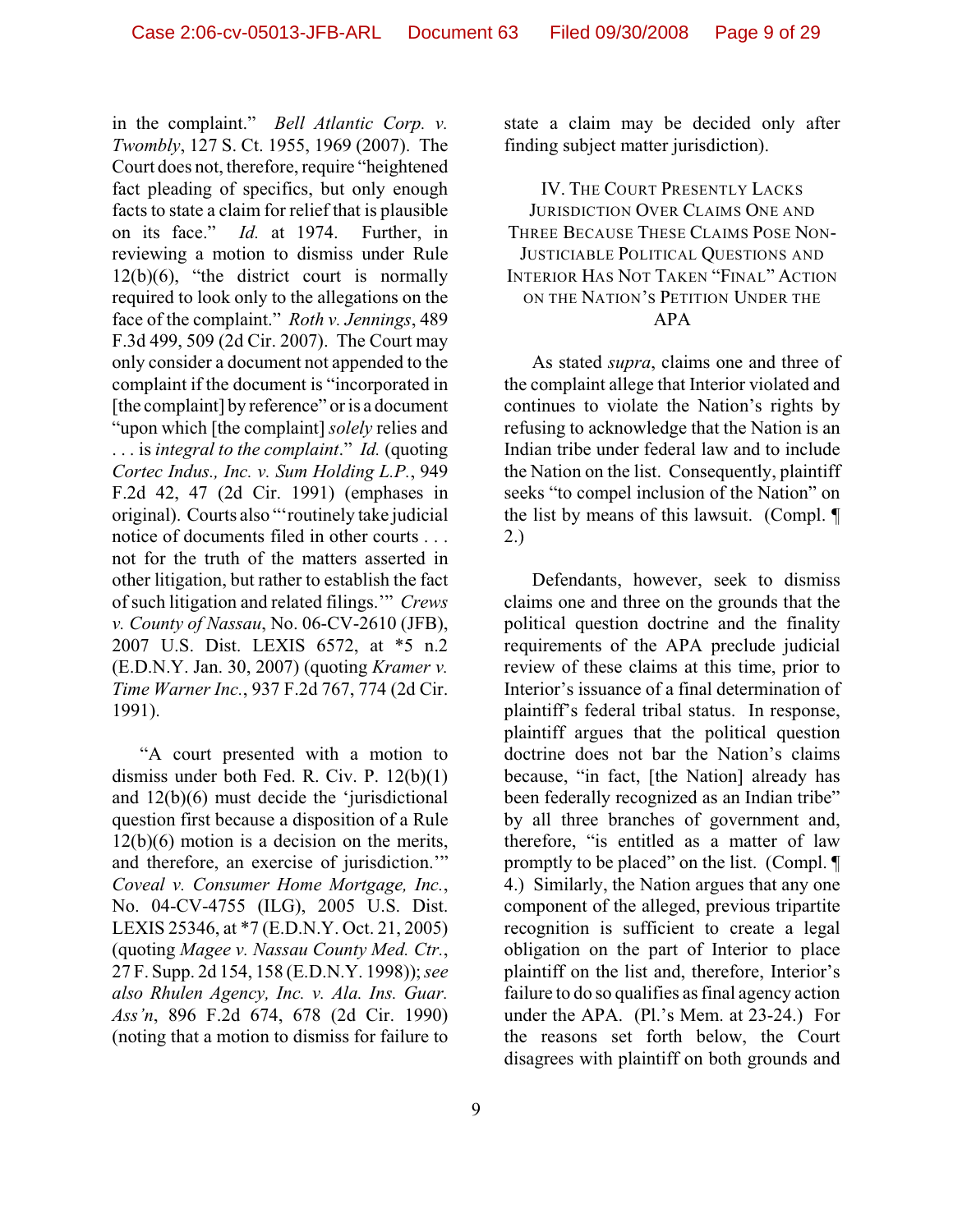concludes that the political question doctrine operates to preclude judicial review of claims one and three at this juncture because the factual and legal premise set forth in the complaint for compelling federal recognition fails as a matter of law under the circumstances of this case. Thus, at this premature stage in the Nation's administrative proceedings with Interior, *i.e.,* prior to Interior's issuance of a decision on the Nation's petition that is "final" for purposes of APA review, the Constitution does not empower this Court to provide the relief plaintiff seeks and the Court will not, as plaintiff urges, provide such relief by judicial fiat.

# A. Legal Standard

As the Court sets forth below, and as the Second Circuit has explicitly recognized, the issue of federal recognition of an Indian tribe – *i.e.,* inclusion of an Indian tribe on the list for purposes of establishing, among other things, a government-to-government relationship with the United States – is a political question that, in the first instance, must be left to the political branches of government and not the courts.

As the Second Circuit has explained,

the political question doctrine is a function of the constitutional framework of separation of powers. Although prudential considerations may inform a court's justiciability analysis, the political question doctrine is essentially a constitutional limitation on the courts. Just as Congress may not confer jurisdiction on Art. III federal courts to render advisory

opinions, or to entertain friendly suits, it may not require courts to resolve political questions, because suits of this character are inconsistent with the judicial function under Art. III. Thus, where adjudication would force the court to resolve political questions, the proper course for the courts is to dismiss.

*767 Third Avenue Assocs. v. Consulate General of Socialist Federal Republic of Yugoslavia*, 218 F.3d 152, 164 (2d Cir. 2000) (citations and quotation marks omitted). As the Second Circuit has also recognized, a "nonjusticiable" political question would ordinarily involve one or more of the following factors:

> [1] a textually demonstrable constitutional commitment of the issue to a coordinate political department; or [2] a lack of judicially discoverable and manageable standards for resolving it; or [3] the impossibility of being decided without an initial policy determination of a kind clearly for nonjudicial discretion; or [4] the impossibility of a court's undertaking independent resolution without expressing lack of the respect due coordinate branches of government; or [5] an unusual need for unquestioning adherence to a political decision already made; or [6] the potentiality of embarrassment from multifarious pronouncements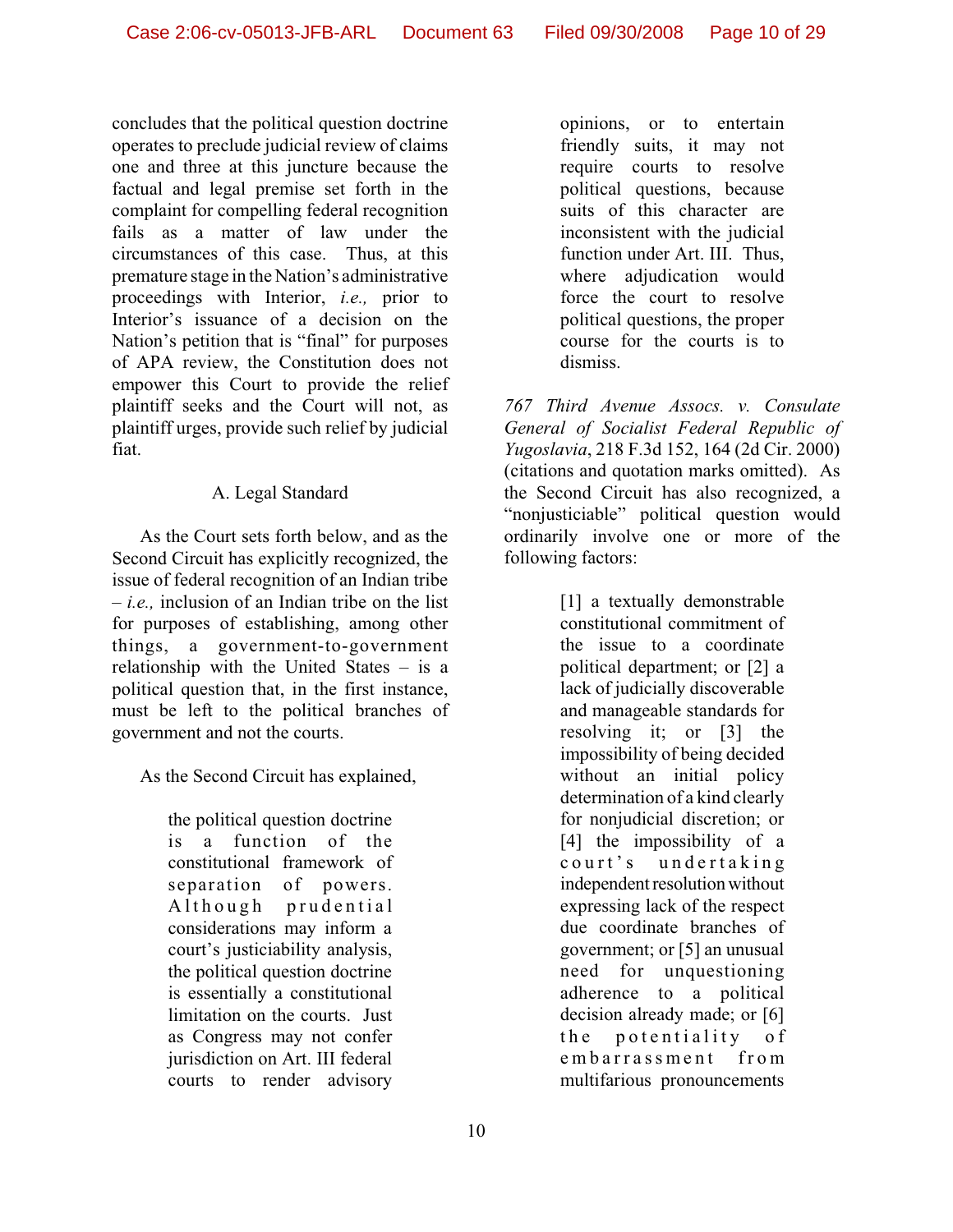by various departments on one question."

*Kadic v. Karadzic*, 70 F.3d 232, 249 (2d Cir. 1995), *cert. denied* 518 U.S. 1005 (1996) (quoting *Baker v. Carr*, 369 U.S. 186, 217 (1962)).

Applying these principles against the constitutional, statutory, and regulatory background the Court described *supra*, the Second Circuit has held that federal recognition of Indian tribes, *i.e.,* recognition for the purpose of obtaining the benefits described in the Rule 83 regulations, such as a government-to-government relationship with the United States, poses such a political question for Congress – or, by delegation, the BIA – to decide in the first instance, and for federal courts to review pursuant to the APA only after a final agency determination. *See Golden Hill*, 39 F.3d at 60 ("The BIA has the authority to prescribe regulations for carrying into effect any act relating to Indian affairs. . . . The Department of the Interior's creation of a structured administrative process to acknowledge 'nonrecognized' Indian tribes using uniform criteria, and its experience and expertise in applying these standards, has now made deference to the primary jurisdiction of the agency appropriate."); *see also Arakaki v. Lingle*, 477 F.3d 1048, 1067 (9th Cir. 2007) ("[I]f the question before us were whether a remedy would lie against Congress to compel tribal recognition, the answer would be readily apparent. . . . A suit that sought to direct Congress to federally recognize an Indian tribe would be nonjusticiable as a political question.") (quoting *Kahawaiolaa v. Norton*, 386 F.3d 1271, 1275-76 (9th Cir. 2004)); *Samish Indian Nation v. United States*, 419 F.3d 1355, 1373-75 (Fed. Cir. 2005) ("To be sure, by adopting the acknowledgment criteria the government voluntarily bound its process within the

confines of its regulations, subject to APA review by the courts. But that limitation alters neither the commitment of the federal recognition determination to the political branches, nor the regard for separation of powers that precludes judicial evaluation of those criteria in the first instance. The political determination may be circumscribed by regulation, but it is still a political act. The regulations create a limited role for judicial intervention, namely, APA review to ensure that the government followed its regulations and accorded due process. Thus, under the acknowledgment regulations, the executive - not the courts -- must make the recognition determination.") (citations and quotation marks omitted); *Miami Nation of Indians of Indiana, Inc. v. United States Dept. of the Interior*, 255 F.3d 342, 347-48 (7th Cir. 2001), *cert. denied* 2002 U.S. LEXIS 672 (June 15, 2001) ("It comes as no surprise . . . that the action of the federal government in recognizing or failing to recognize a tribe has traditionally been held to be a political one not subject to judicial review. . . . But this conclusion assumes that the executive branch has not sought to canalize the discretion of its subordinate officials by means of regulations that require them to base recognition of Indian tribes on the kinds of determination, legal or factual, that courts routinely make. By promulgating [the Part 83 regulations] the executive brings the tribal recognition process within the scope of the [APA].") (citation and quotation marks omitted); *United Tribe of Shawnee Indians v. United States*, 253 F.3d 543, 550 (10th Cir. 2001) ("We have indicated that exhaustion is required when, as here, a plaintiff attempts to bypass the regulatory framework for establishing that an Indian group exists as an Indian tribe. . . . "'[T]he judiciary has historically deferred to executive and legislative determinations of tribal recognition,'" and . . . continuing such deference is justified by Congress' broad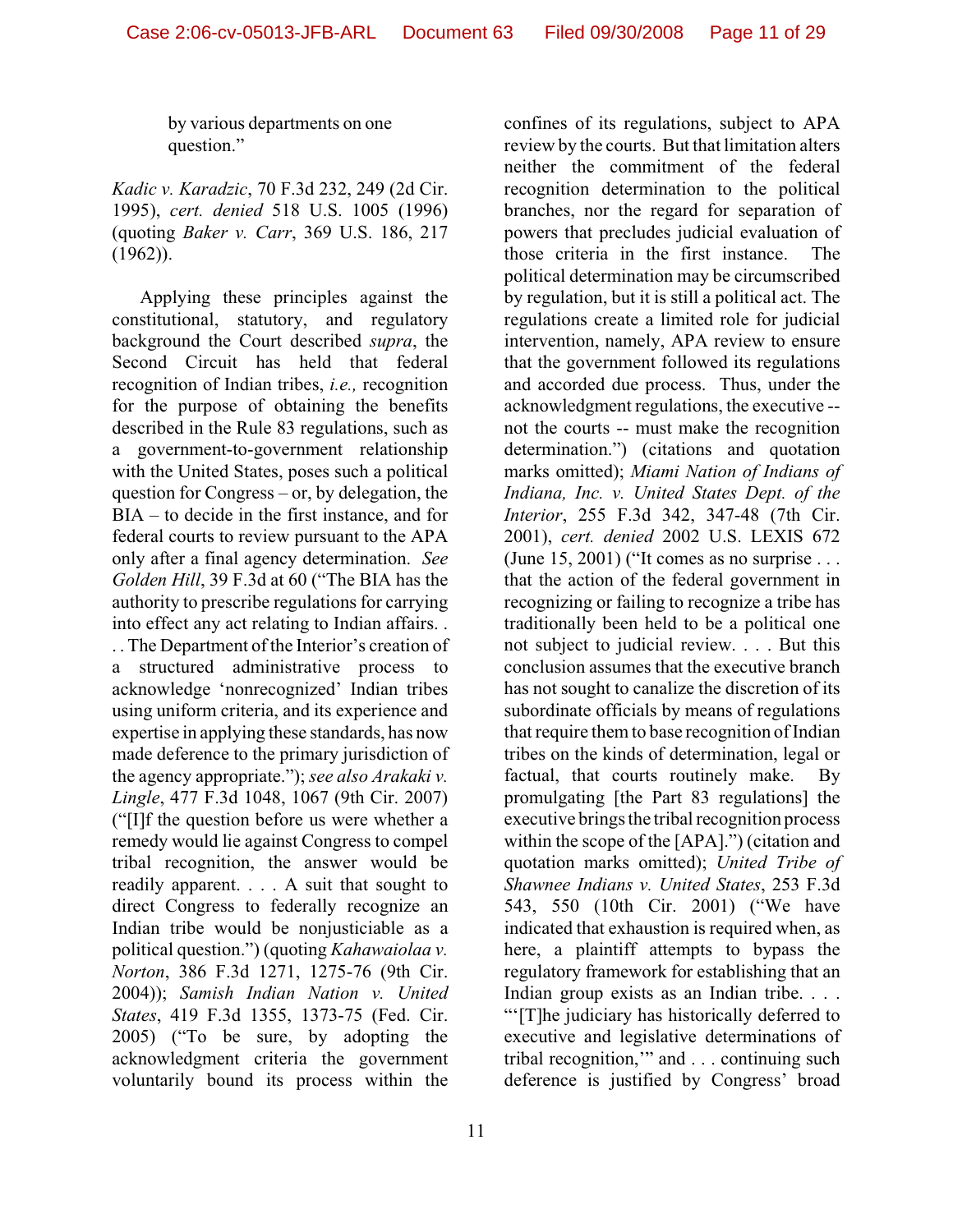power over Indian affairs.") (quoting *Western Shoshone Bus. Council v. Babbitt*, 1 F.3d 1052, 1057 (10th Cir. 1993)); *James v. United States Department of Health and Human Services*, 824 F.2d 1132, 1135 (D.C. Cir. 1987) ("Regulations establishing procedures for federal recognition of Indian tribes certainly come within the area of Indian affairs and relations. Further, requiring exhaustion allows the Department of the Interior the opportunity to apply its developed expertise in the area of tribal recognition. The Department of the Interior's Branch of Acknowledgment and Research was established for determining whether groups seeking tribal recognition actually constitute Indian tribes and presumably to determine which tribes have previously obtained federal recognition, *see* 25 C.F.R. § 83.6(b). The Branch staffs two historians, two anthropologists, and two genealogical researchers and has evaluated some twenty petitions for federal acknowledgment. It is apparent that the agency should be given the opportunity to apply its expertise prior to judicial involvement."); *Puzz v. United States Dept. of Interior*, No. C 80-2908, 1984 U.S. Dist LEXIS 23096, at \*8 (N.D. Cal. 1984) ("[Q]uestions of the status of particular tribes are political questions that the courts ought not undertake to resolve.") (citing *Baker*, 369 U.S. at 215-17); *see generally United States v. Holliday*, 70 U.S. 407, 419 (1866) ("In reference to all matters of this kind, it is the rule of this court to follow the action of the executive and other political departments of the government, whose more special duty it is to determine such affairs. If by them those Indians are recognized as a tribe, this court [m]ust do the same. If they are a tribe of Indians, then, by the Constitution of the United States, they are placed, for certain purposes, within the control of the laws of Congress.").

### (2) Application

Here, as stated *supra*, plaintiff argues that the political question doctrine does not preclude the Court from "compelling" Interior to place the Nation on the list because all three branches of government have already recognized the Nation as a tribe. However, for the reasons set forth below, the Court wholly disagrees and finds that the political question doctrine forecloses judicial review of the Nation's federal tribal status at this juncture.

(1) Alleged Congressional Recognition

Plaintiff first claims that Congress has already classified the Nation as a federallyrecognized Indian tribe. Specifically, plaintiff alleges that,

> in 1948 and 1950, respectively, Congress passed legislation granting New York civil and criminal jurisdiction over Indians on *all* Indian reservations in that State, after having been expressly informed by a Department official in congressional hearings that the Indians and the two Indian reservations on Long Island, New York (which necessarily included the Shinnecock Indians and the Shinnecock Indian Reservation[]), were among the Indians and Indian reservations in New York.

(Compl. ¶ 7.)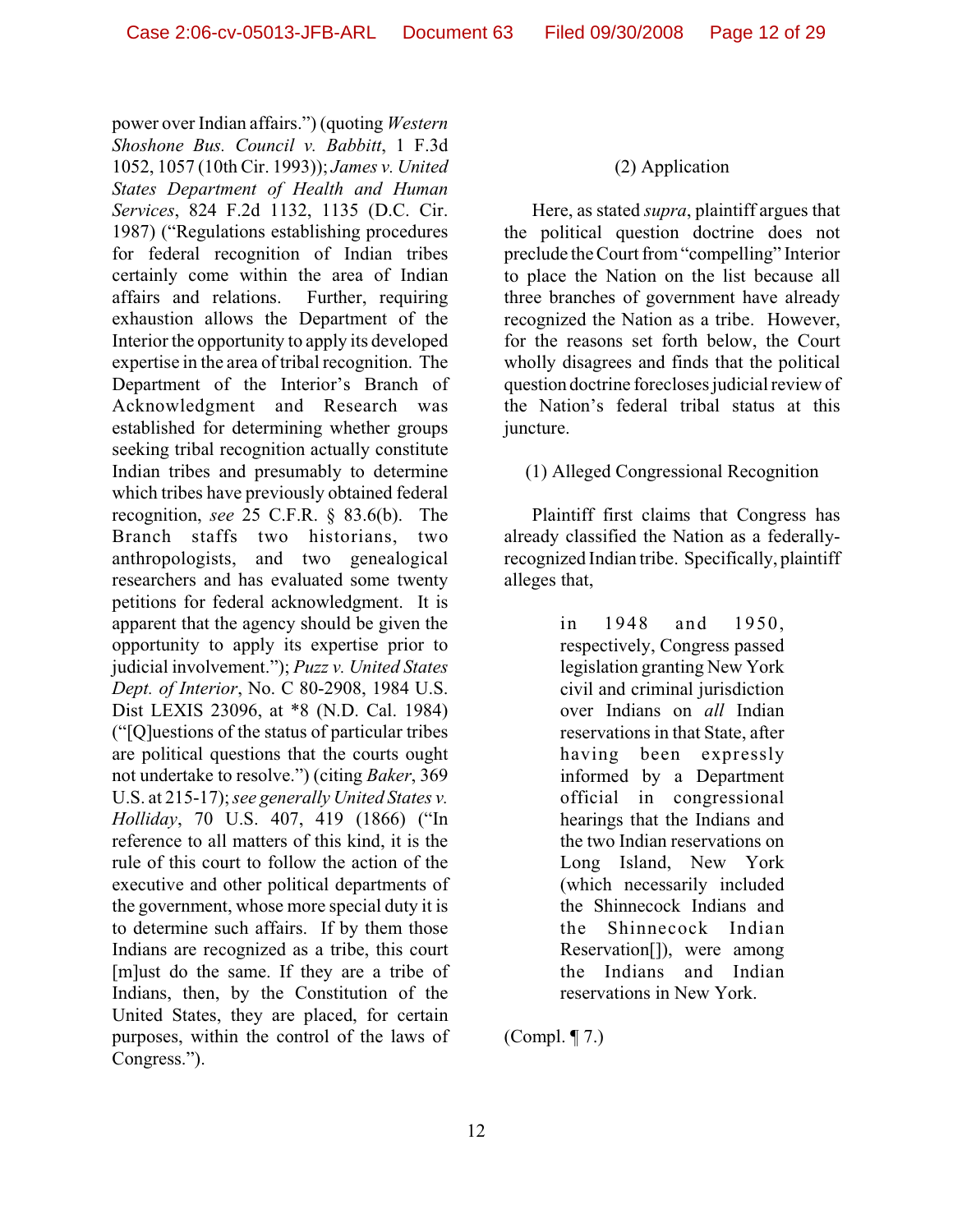In particular, the 1948 statute, entitled "Jurisdiction of New York State over offenses committed on reservations within State," states:

> The State of New York shall have jurisdiction over offenses committed by or against Indians on Indian reservations within the State of New York to the same extent as the courts of the State have jurisdiction over offenses committed elsewhere within the State as defined by the laws of the State: Provided, That nothing contained in this Act [this section] shall be construed to deprive any Indian tribe, band, or community, or members thereof, [of] hunting and fishing rights as guaranteed them by agreement, treaty, or custom, nor require them to obtain State fish and game licenses for the exercise of such rights.

## 25 U.S.C. § 232.

Further, the 1950 statute, entitled "Jurisdiction of New York State courts in civil actions," states:

> The courts of the State of New York under the laws of such State shall have jurisdiction in civil actions and proceedings between Indians or between one or more Indians and any other person or persons to the same extent as the courts of the State shall have jurisdiction in other civil

actions and proceedings, as now or hereafter defined by the laws of such State. . . .

25 U.S.C. § 233. According to plaintiff, "[n]othing in the language of the two bills indicates any intention that the proposed legislation would not apply to the Shinnecock Indian Reservation and the Shinnecock Indians." (Compl. ¶ 70.) Moreover, plaintiff argues that the legislative history of these statutes demonstrates that they applied to the Nation. (Pl.'s Mem. at  $11.$ )<sup>3</sup> Thus, plaintiff contends, Congress has already recognized the Nation for purposes of, among other things, establishing a government-to-government relationship with the United States and the Court should, therefore, compel Interior to place the Nation on the list. For the reasons set forth below, however, the Court rejects

 $3$  Interior rebuts plaintiff's attempt to resort to legislative history by noting that the fact that Congress did not confer federal recognition on the Nation in 1948 or 1950 is strongly supported by a finding of a Congressional commission in the mid-1970s that the Nation was not a recognized Tribe. Specifically, defendants point out that Congress created the American Indian Policy Review Commission in 1975 in order to "conduct a comprehensive review of the historical and legal developments underlying the Indians' unique relationship with the Federal Government in order to determine the nature and scope of necessary revisions in the formulation of policies and programs for the benefit of Indians," including "an examination of the statutes and procedures for granting Federal recognition and extending services to Indian communities and individuals." 88 Stat. 1911, Section 2(3). In 1977, the American Indian Policy Review Commission issued its "Final Report," which included a "Chart of Available Information on Nonfederally Recognized Indian Tribes." (*See* Defs.' Reply, Exh. A.) The "Shinnecock Tribe: Southampton" appears on this list. (*Id.*)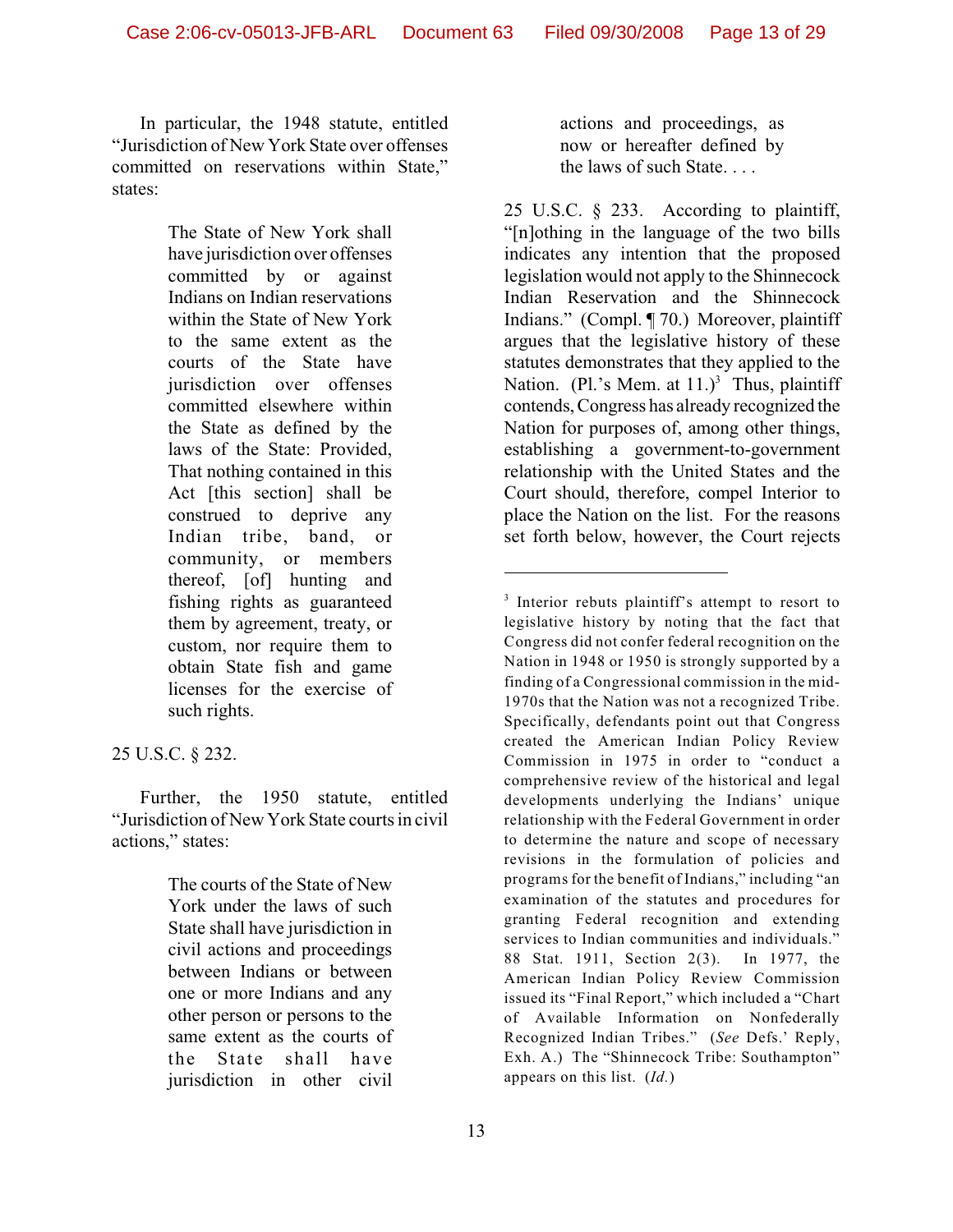this argument pursuant to well-settled principles of statutory construction.

According to the Supreme Court, "canons of construction are no more than rules of thumb that help courts determine the meaning of legislation, and in interpreting a statute a court should always turn first to one, cardinal canon before all others. We have stated time and again that courts must presume that a legislature says in a statute what it means and means in a statute what it says there. When the words of a statute are unambiguous, then, this first canon is also the last: judicial inquiry is complete." *Connecticut Nat'l Bank v. Germain*, 503 U.S. 249, 253-54 (1992) (citations and quotation marks omitted); *see also Estate of Barbara Pew v. Cardarelli*, 527 F.3d 25, 30 (2d Cir. 2008) ("We first look to the statute's plain meaning; if the language is unambiguous, we will not look farther.") (citations and quotation marks omitted). Consequently, as the Second Circuit has held regarding the limited role of legislative history in statutory interpretation, "[w]hen a statute's language is clear, our only role is to enforce that language according to its terms. We do not resort to legislative history to cloud a statutory text that is clear even if there are contrary indications in the statute's legislative history." *Arciniaga v. General Motors Corp.*, 460 F.3d 231, 236 (2d Cir. 2006), *cert. denied* 2006 U.S. LEXIS 9491 (Dec. 11, 2006) (citations and quotation marks omitted); *see also Green v. City of New York*, 465 F.3d 65, 78 (2d Cir. 2006) ("Statutory analysis begins with the text and its plain meaning, if it has one. Only if an attempt to discern the plain meaning fails because the statute is ambiguous, do we resort to canons of construction. If both the plain language and the canons of construction fail to resolve the ambiguity, we turn to the legislative history.") (citations and quotation marks omitted); *Lee v. Bankers Trust Co.*, 166 F.3d 540, 544 (2d

14

Cir. 1999) ("It is axiomatic that the plain meaning of a statute controls its interpretation, and that judicial review must end at the statute's unambiguous terms. Legislative history and other tools of interpretation may be relied upon only if the terms of the statute are ambiguous.") (citations omitted).

Here, the Court has carefully reviewed the statutes that, according to plaintiff, constituted federal recognition of the Nation and finds that they plainly and unambiguously do nothing of the sort. These statutes relate, respectively, to New York State's jurisdiction over crimes committed on Indian reservations and civil actions involving Indian litigants. The statutes do not pertain to tribal recognition – either explicitly or implicitly – nor do they even mention the Nation by name. According to the Supreme Court and the Second Circuit, therefore, the Court should not – and, thus, will not – consult legislative history in order to strain these statutes beyond their plain and unambiguous meaning. $4$  As this Court and other courts have warned,

 $4$  The Court is aware that plaintiff points to the decision in *Bess v. Spitzer*, 492 F. Supp. 2d 191, 203-05 (E.D.N.Y. 2006), which noted that 25 U.S.C. § 232 is the basis for New York State's criminal jurisdiction over Shinnecock Indians, as purported evidence of "the continued vitality of the federal jurisdiction over and federal acknowledgment of the Shinnecock Indian Nation. . . ." (Pl.'s Mem. at 12.) Plaintiff's argument is unavailing. The so-called "vitality" of federal criminal jurisdiction over the Nation is not at issue here. The key question is whether the federal government has recognized the Nation for purposes of obtaining particular government benefits – such as a government-to-government relationship with the United States – not whether the federal government "acknowledge[s]" the existence of the Nation's members for purposes of enforcing state criminal laws. *Bess*, therefore, is wholly inapposite.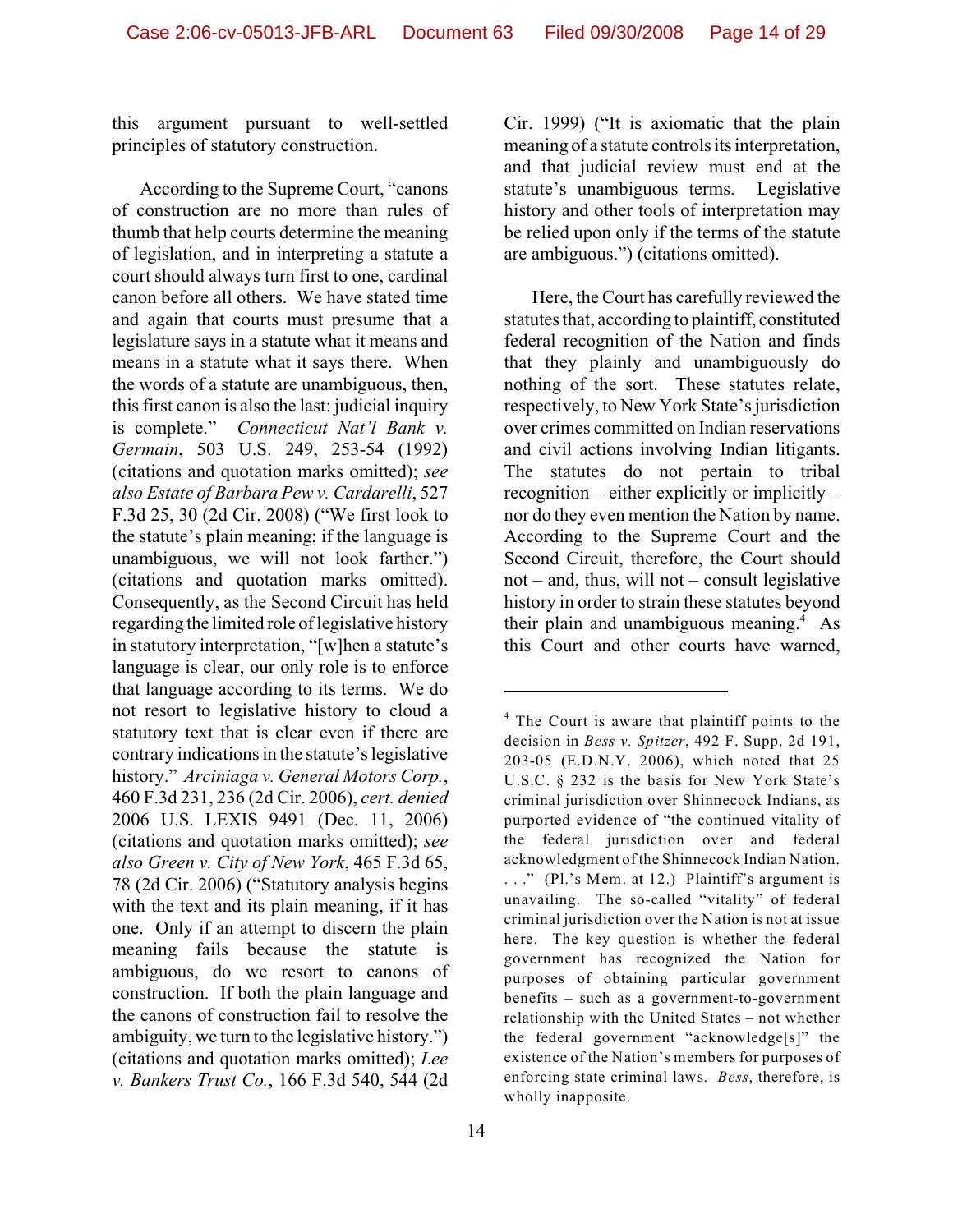divorcing statutory interpretation from the plain language of the text and instead utilizing legislative history to somehow discern Congressional intent is a precarious exercise by the non-elected branch of government that could lead to results, including the creation of statutory rights, that were never intended by Congress, but rather simply represented misguided efforts by a court to glean such intent, regardless of the plain text, from the murky waters of legislative history. *See, e.g., U.S. ex rel. Fullington v. Parkway Hosp., Inc.*, 351 B.R. 280, 286 n.4 (E.D.N.Y. 2006) ("The Supreme Court has emphasized the dangers in courts interpreting statutes by relying on remarks from floor debates or similar comments by lawmakers to discern legislative intent.") (citations omitted).

In sum, although plaintiff argues that these statutes in 1948 and 1950 reflect federal recognition of the Nation by Congress, the plain and unambiguous language of these statutes does no such thing and, thus, any claim of federally-recognized tribal status based on such statutes fails as a matter of  $law<sup>5</sup>$ 

### (2) Alleged Recognition by Interior

Second, as stated *supra*, the Nation also claims, as with Congress, that Interior has previously classified plaintiff as a federally recognized Indian tribe. The complaint contains a summary of the historical evidence that the Nation argues supports their position. For example, plaintiff points to a letter dated December 26, 1914 from John R.T. Reeves of the Indian Office (which, according to plaintiff, was a predecessor of the BIA), to the Commissioner of Indian Affairs (the "1914 Reeves Report"). (Compl. ¶ 45.) The 1914 Reeves Report refers to the Nation as a "tribe $[]$ ." (Compl.  $\P$  47; Pl.'s Exh. C.) As plaintiff points out, "[t]he 1914 Reeves Report also reviews the status of each of the Indian reservations under federal jurisdiction that he determined to exist in New York, and included within that category the 'Shinnecock Reservation.'" (Compl. ¶ 48; *see also* Pl.'s Exh. C.) Moreover, plaintiff notes that "the 1914 Reeves report asserted the inalienability of lands possessed by the New York Indians, including lands of the Shinnecock Indians. . . ." (Compl. ¶ 49; *see also* Pl.'s Exh. C.) According to plaintiff, the 1914 Reeves Report thus demonstrates that,

> by no later than 1914, when the 1914 Reeves Report was prepared by the representative of the Indian Office of the Department of the Interior and submitted to Congress, the Department acknowledged the Shinnecock Indian Nation to be among the Indian tribes then existing in the State of New York that were subject to federal jurisdiction and supervision, with their tribal lands subject to the general restraint against alienation

 $<sup>5</sup>$  Thus, the Court need not consider plaintiff's</sup> argument that the Nation's status was never "terminated" by Congress and, therefore, the Court is empowered to compel Interior to put the Nation on the list. (Pl.'s Mem. at 12-13.) As described above, the plain and unambiguous language of the statutes that purportedly conferred federal tribal recognition demonstrate that Congress never accorded the Nation federal tribal status in the first instance. The question of the Nation's "termination" by Congress – and, relatedly, any jurisdiction this Court might have regarding such termination, (*see* Pl.s Mem. at 20- 23) – is, therefore, logically irrelevant.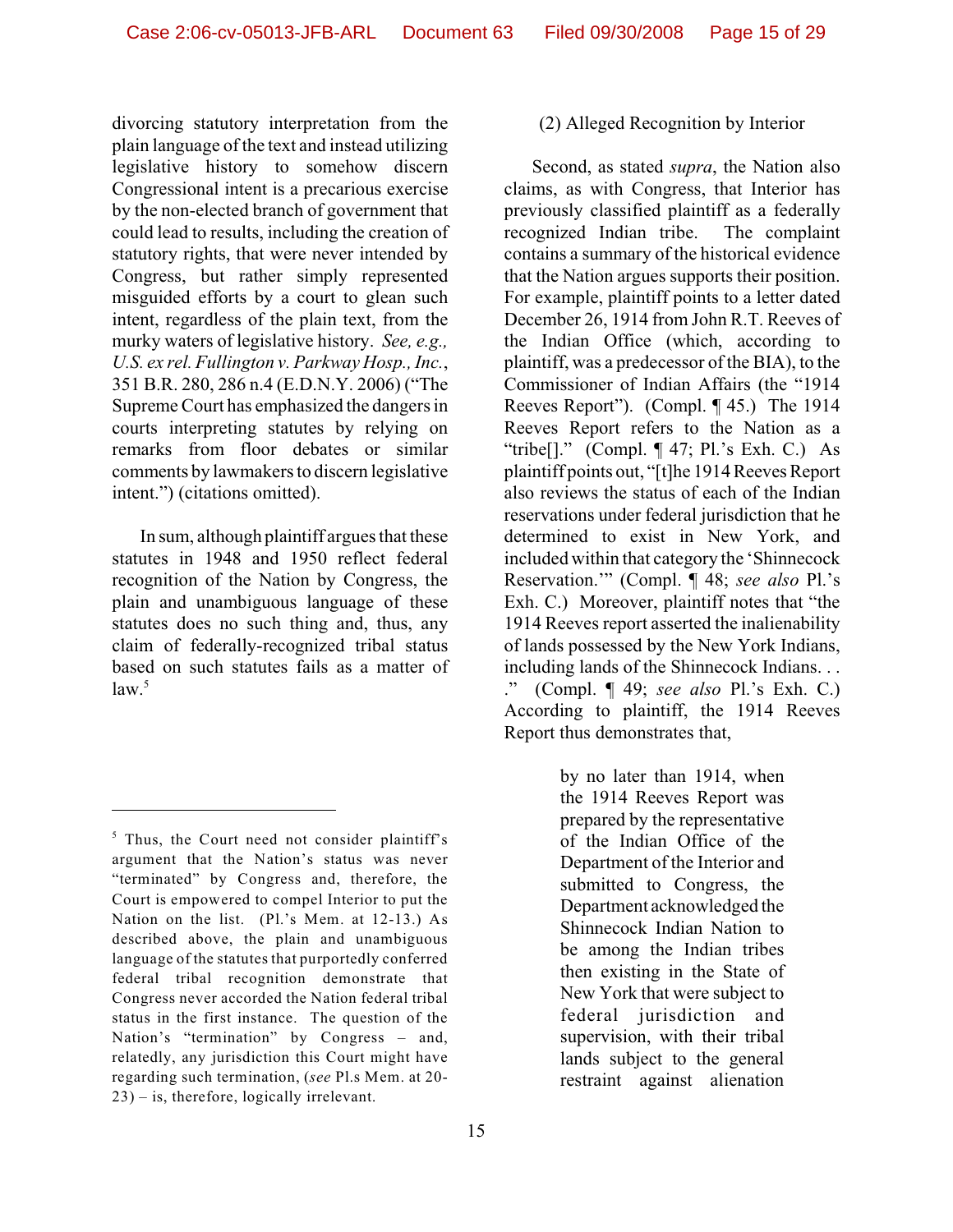accorded to Indian lands by federal law.

(Compl. ¶ 51.) In addition, plaintiff points to various annual reports and other documents issued by Interior, generated as early as 1915, that refer to the Nation as an Indian tribe or that may otherwise imply that the Nation is an Indian tribe. (*See, e.g.,* Compl. ¶¶ 52-56, 63, 66-68, 71.) For the reasons set forth below, however, plaintiff's failure to obtain a final determination on the petition from the BIA precludes the Court from considering such historical evidence of alleged prior Interior recognition, particularly for the purpose of "compelling" Interior to put the Nation on the list.

As a threshold matter, the Court notes that the Second Circuit has not directly addressed whether historical evidence of alleged prior recognition by Interior – absent formal recognition by the BIA pursuant to the Part 83 regulations and consequent inclusion on the list – is sufficient to "compel" Interior to undertake such formal recognition. However, other courts have considered this precise issue and have held that historical evidence of such prior recognition is merely a factor to be considered by the BIA, which must issue a final determination according to the Part 83 regulations prior to judicial review.

For instance, in *James v. United States Department of Health and Human Services*, the District of Columbia Circuit considered a claim brought by members of the Gay Head Indian Tribe who "sought an order directing the Interior to place the Gay Heads on the list of recognized tribes," 824 F.2d at 1135, based in part upon historical evidence that the Executive Branch had already demonstrated such recognition, *id.* at 1136-37. Interior moved to dismiss the action because the Tribe had not formally petitioned the BIA for federal recognition and, therefore, had not obtained a final determination of the issue in order to make it ripe for judicial review. *Id.* at 1135. The district court agreed with Interior and the Tribe appealed. *Id.* In support of this appeal, the Tribe argued, as does the Nation in the instant case, that

> it would be redundant for them to exhaust administrative channels in an attempt to obtain federal recognition because the Gay Heads have already been recognized by the Executive Branch. They note that if the Executive Branch determines that a tribe of Indians is recognized, that decision must be respected by the Judicial Branch. Relying on this line of authority, they conclude that the Gay Head's recognition is locked in and the court below had a duty to order the Department of the Interior to place the Gay Head Tribe on the list of federally recognized tribes and therefore erred in concluding that exhaustion of administrative remedies was required.

*Id.* at 1137 (citations omitted). The District of Columbia Circuit, however, rejected this argument, holding that

> the determination whether [the historical evidence the tribe supplied] adequately support[] the conclusion that the Gay Heads were federally recognized in the middle of the nineteenth century, or whether other factors support federal recognition, should be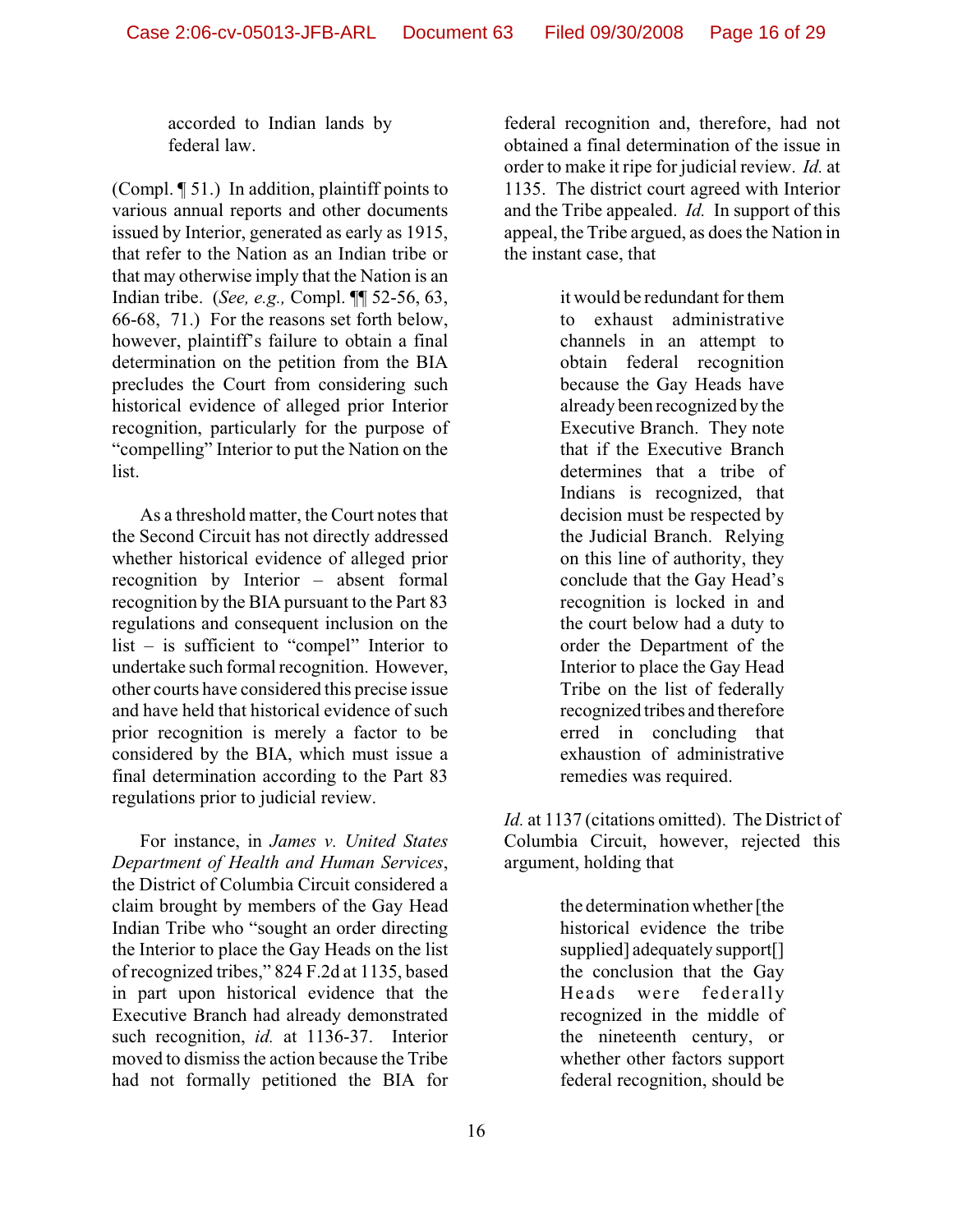made in the first instance by the Department of the Interior since Congress has specifically authorized the Executive Branch to prescribe regulations concerning Indian affairs and relations. The purpose of the regulatory scheme set up by the Secretary of the Interior is to determine which Indian groups exist as tribes. That purpose would be frustrated if the Judicial Branch made initial determinations of whether groups have been recognized previously or whether conditions for recognition currently exist.

*Id.* at 1137 (citations omitted).

More recently, the Tenth Circuit had the opportunity to consider an argument similar to that made by the Tribe in *James* – and by the Nation in the case at bar – and relied on *James* to arrive at the same conclusion as the District of Columbia Circuit. Specifically, in *United Tribe of Shawnee Indians v. United States*, the Tenth Circuit reviewed the district court's dismissal of a tribe's request to bypass the Part 83 regulations and have the court compel inclusion on the list of federally-recognized tribes where the tribe relied, in part, on "historical events to assert that it was already federally recognized and that it therefore need not exhaust administrative channels." 253 F.3d at 550-51. In affirming the district court's dismissal for lack of jurisdiction, the Tenth Circuit explained:

> Determining whether a group of Indians exists as a tribe is a matter requiring the specialized agency expertise

the Court considered significant in [*McCarthy v. Madigan*, 503 U.S. 140 (1992)]. Moreover, the judicial relief [the Shawnee Tribe] requests would frustrate Congress' intent that recognized status be determined through the administrative process. Finally, exhaustion "may produce a useful record for subsequent judicial consideration, especially in a complex or technically factual context." These factors argue compellingly for requiring exhaustion.

# *Id.* at 551 (citation omitted).

Similarly, in *Burt Lake Band of Ottawa and Chippewa Indians*, the District of Columbia relied on *James* and *United Tribe of Shawnee Indians* in rejecting the efforts of the Burt Lake Band of Ottawa and Chippewa Indians to compel the court to confer federal tribal recognition prior to a final BIA determination, on the grounds that historical evidence demonstrated previous recognition by the Executive Branch in the form of treaties:

> As *James* and *Shawnee* demonstrate, historical recognition by the Executive Branch does not allow a defendant to bypass BIA, even if the recognition occurred in a treaty. The fact that BIA's regulations include separate fast tracking provisions for groups claiming prior federal recognition makes all the more evident that federal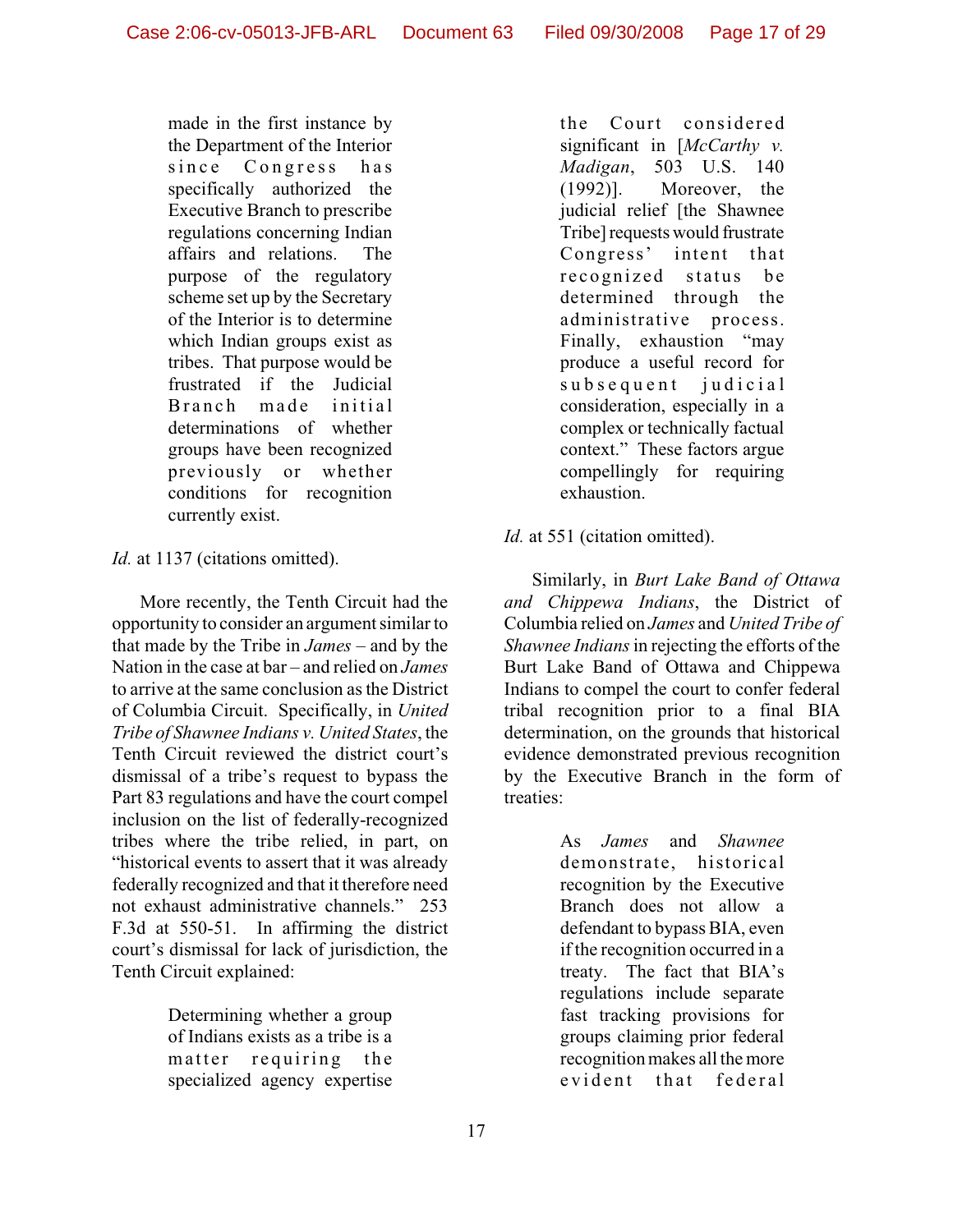recognition does not allow an entity to completely bypass the BIA's recognition process. Accordingly, neither the Treaty of Washington nor the Treaty of Detroit excuses plaintiff from exhausting its administrative remedies.

217 F. Supp. 2d at 79 (citations omitted).

The Court finds these cases to be persuasive authority and, therefore, similarly holds that, although historical evidence of alleged prior federal recognition may be relevant to the BIA during the administrative process, the Court cannot consider such evidence absent a final determination by the BIA of the Nation's status.<sup>6</sup> Such premature consideration of historical evidence would frustrate the intent of Congress that a tribe's status be determined, in the first instance, by the Executive Branch of government pursuant to the political question doctrine, and would violate the finality requirements of the APA.

# (3) Alleged Federal Recognition by the Judiciary

Third, plaintiff argues that the judicial branch also accorded the Nation federal recognition. Specifically, as stated *supra*, plaintiff claims that such recognition was accomplished in 2005 in the context of an unrelated matter before Judge Platt – subsequently reassigned to the undersigned – concerning the potential construction of a casino on Shinnecock land (the "casino litigation"). As the Court sets forth below, however, the Second Circuit's holding in *Golden Hill* forecloses this argument. A court decision cannot accomplish federal recognition of an Indian tribe where the BIA has not yet issued a final determination.

According to plaintiff, Judge Platt "'recognized' the Shinnecock Nation as an Indian tribe within the meaning of" the List Act in his ruling on defendants' summary judgment motion in the casino litigation. (Compl. ¶ 115.) In this ruling, Judge Platt first observed that the casino litigation presented the question of whether the Nation fell "within the umbrella of the *Montoya v. United States*, 180 U.S. 261 (1901) and *Golden Hill*, 39 F.3d 51 line of cases and are not obligated under present circumstances to seek or obtain approval by the United States before proceeding to develop their properties." *New York v. Shinnecock Indian Nation*, 400 F. Supp. 2d at 491. The Court then held that "[t]he cases described above, beginning with *Montoya* and continuing to the present, establish a federal common law standard for determining tribal existence that the Shinnecock Indian Nation plainly satisfies." *Id.* at 492.

However, as set forth below, the Second Circuit in *Golden Hill* squarely distinguished the "federal common law" recognition reflected in Judge Platt's decision from federal recognition pursuant to the Part 83 regulations, described in detail *supra*. In particular, the Second Circuit held that such common law recognition is limited to the inquiry into whether an Indian group is a "tribe" for purposes of interpreting federal statutes, such as the NIA, and is wholly separate from the federal recognition plaintiff

 $6$  Thus, plaintiff's observation that the parties "have seriously conflicting views about the meaning and effect" of these historical documents, (Pl.'s Mem. at 10 n.4), has no bearing on the Court's analysis herein. As the courts in *James* and *United States Tribe of Shawnee Indians* persuasively observed, a federal court is not the proper forum to resolve such a conflict prior to the BIA's issuance of a final determination.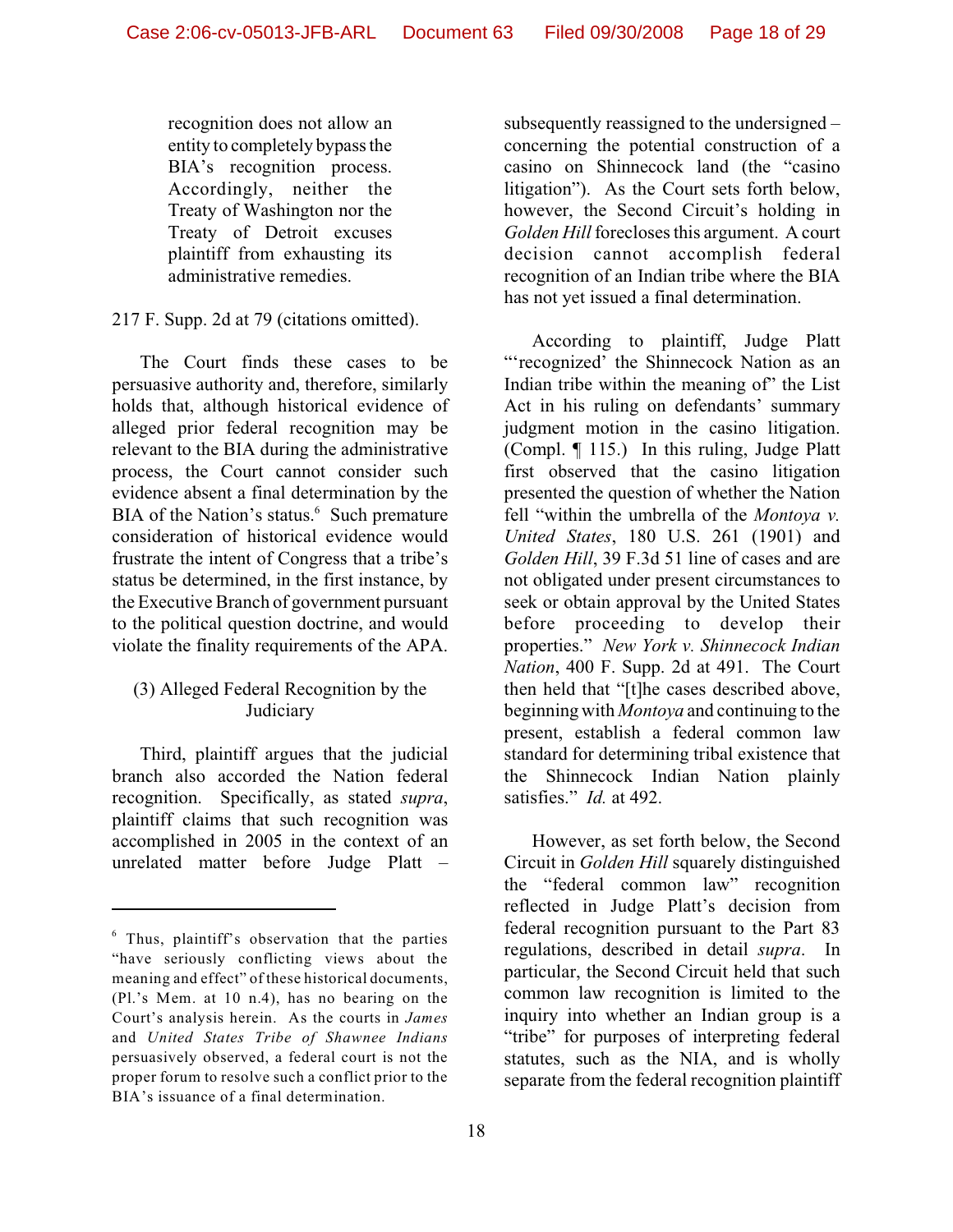seeks to obtain by means of the instant lawsuit.

In *Golden Hill*, the Second Circuit considered claims brought by the Golden Hill Paugussett Tribe of Indians pursuant to the NIA, which, in essence, prohibits "the sale by Indians of any land unless the sale was by public treaty made under the authority of the United States." 39 F.3d at 56. The district court had dismissed the claims because the Golden Hill tribe had not been federallyrecognized by the BIA under the Part 83 regulations. *Id.* at 55. The Second Circuit remanded the case, explaining that the "Tribe's claim is not cognizable in the first instance solely by the BIA. In fact, the BIA lacks the authority to determine plaintiff's land claim. Regardless of whether the BIA were to acknowledge Golden Hill as a tribe for purposes of federal benefits, Golden Hill must still turn to the district court for an ultimate judicial determination of its claim under the Nonintercourse Act." *Id.* at 58. In particular, the Second Circuit premised its holding on the different standards established for tribal recognition under the NIA and the Part 83 regulations:

> Federal courts have held that to prove tribal status under the [NIA], an Indian group must show that it is "a body of Indians of the same or a similar race, united in a community under one leadership or government, and inhabiting a particular though sometimes ill-defined territory." *See, e.g., United States v. Candelaria*, 271 U.S. 432, 442 (1926) (quoting *Montoya v. United States*, 180 U.S. 261, 266 (1901). . . . The formulation of this standard

and its use by the federal courts occurred after Congress delegated to the executive branch the power to prescribe regulations for carrying into effect statutes relating to Indian affairs, *see* 25 U.S.C. § 9, and without regard to whether or not the particular group of Indians at issue had been recognized by the Department of the Interior. . .

\*\*\*

.

The *Montoya*/*Candelaria* definition and the BIA criteria both have anthropological, political, geographical and cultural bases and require, at a minimum, a community with a political structure. The two standards overlap, though their application might not always yield identical results. A federal agency and a district court are not like two trains, wholly unrelated to one another, racing down parallel tracks towards the same end. Where a statute confers jurisdiction over a general subject matter to an agency and that matter is a significant component of a dispute properly before the court, it is desirable that the agency and the court go down the same track – although at different times – to attain the statute's ends by their coordinated action.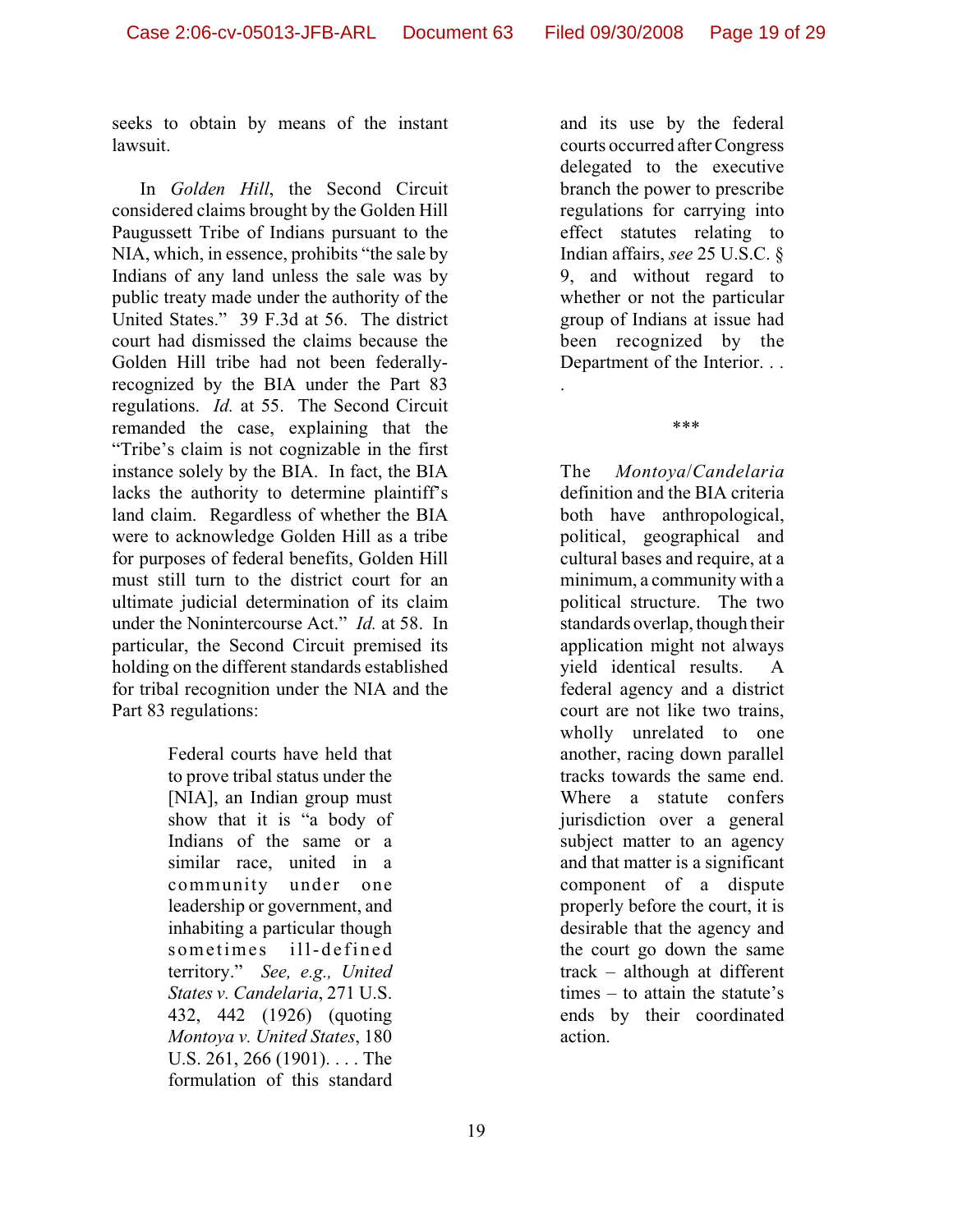39 F.3d at 59. In sum, the Second Circuit explicitly recognized the distinction between federal recognition and recognition under the common law. 7

Here, to the extent plaintiff wishes to construe the 2005 decision to confer federal recognition upon the Nation – *i.e.,* recognition for purposes of, among other things, forming a government-to-government relationship with the United States – the Court would have had no legal authority to do so in that litigation. Indeed, the case presented the limited question of *Montoya* recognition – *i.e.,* common law recognition – and, therefore, the Court analyzed the Nation's status according to this common law standard. $8$  Thus, consistent with the clear distinction between common law recognition and federal recognition outlined in *Golden Hill* – and in keeping with the strictures of the political question doctrine, described *supra* – the issue of federal tribal status could not be determined by the Court in the course of the casino litigation, including the 2005 court decision to which plaintiff points. In other words, although the Court could and did determine common law tribal status in order to decide the issues presented in the casino litigation, that determination has no binding effect on the BIA for purposes of determining federal tribal recognition that would establish a government-to-government relationship.<sup>9</sup>

The Court is aware that plaintiff refers to "Congressional findings" contained in the List Act in an attempt to demonstrate that Congress has, in fact, empowered federal courts to determine the issue of federal tribal recognition prior to a final BIA determination. In particular, plaintiff points to the following "Congressional finding" in the List Act:

> (3) Indian tribes presently may be recognized by Act of Congress, by the administrative procedures set forth in Part 83 of the Code of Federal Regulations . . .; or by a decision of a United States Court.

25 U.S.C. § 479a (Congressional findings). For the reasons set forth below, that argument is without merit.

 $\alpha$ <sup>7</sup> As a matter of law, therefore, the Court rejects plaintiff's argument that, "[o]nce an Indian tribe has been determined to exist and to fall within the purview of federal legislation or federal common law protecting Indian tribes generally, effectively the tribe has been federally recognized, even though the initial determination was only for a discrete, limited purpose." (Pl.'s Opp. at 15.) As the Court explains *infra*, the Second Circuit's holding in *Golden Hill* directly forecloses this argument by drawing a clear distinction between federal recognition and recognition under the common law, and by explaining that the differing analyses for each form of recognition may also produce different results.

 $\delta$  Indeed, plaintiff appears to recognize that the 2005 court decision related to the common law standard for recognition, acknowledging that the Court in that decision "surveyed the record and distilled from the overwhelming evidence the Shinnecock Indian Nation's existence and rightful status a determination as a matter of federal common law that the Shinnecock Indians are in fact an Indian tribe." (Pl.'s Mem. at 13 (citation and quotation marks omitted).)

 $9^9$  Because the Court thus finds that the 2005 court decision could not confer federal tribal recognition establishing a government-to-government relationship – but could only decide common law recognition as it related to that lawsuit – any argument by plaintiff that defendants are collaterally estopped from contesting the issue of federal tribal recognition in the instant action is similarly without merit.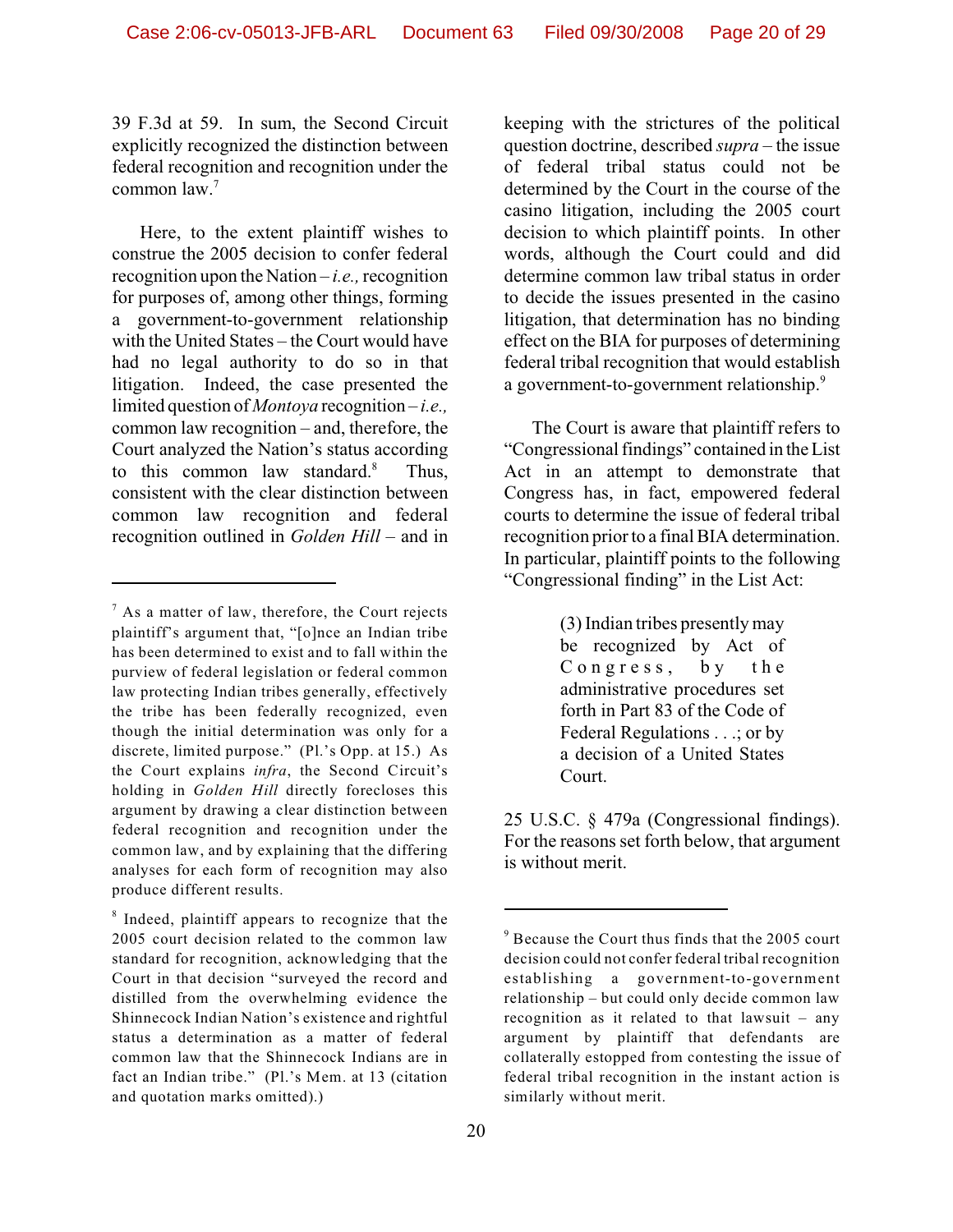As a threshold matter, the Court recognizes that, "[n]ormally, congressional findings are entitled to much deference. *Thompson v. Colorado*, 278 F.3d 1020, 1033 (10th Cir. 2001), *cert. denied* 2002 U.S. LEXIS 3597 (May 20, 2002) (citing *Walters v. Nat'l Ass'n of Radiation Survivors*, 473 U.S. 305, 330 n.12 (1985)). However, as courts routinely note, a Congressional finding does "not create a substantive right." *J.P. v. County Sch. Bd. of Hanover County, VA*, 447 F. Supp. 2d 553, 573 (E.D. Va. 2006); *see, e.g., Pennhurst v. Halderman*, 451 U.S. 1, 19 (1981) (explaining that a Congressional finding "is too thin a reed to support the rights and obligations read into it by the court below"). Here, plaintiff urges the Court to determine that Congress intended to create a significant substantive right – namely, the right to obtain federal tribal status through the federal courts in the absence of a final agency determination under the APA – but failed to include language referring to that right in the primary text of the statute itself.<sup>10</sup> The Court will not read such a significant, affirmative right into a statute, the actual language of which makes no reference to cloaking the judiciary with the co-equal role of the political branches in the federal recognition process.<sup>11</sup>

Moreover, although plaintiff again urges the Court to also resort to legislative history, including statements by Senators, to find the existence of such a power by the Courts, the Court again declines to do so and, instead, will rely on the text of the statutory language, which confers no power on the judiciary to bypass the elaborate federal recognition process through the Executive Branch that had existed for years, pursuant to federal regulations. In short, the "Congressional findings" in the List Act do not confer upon federal courts the authority to review a tribe's federal status for federal recognition purposes prior to the BIA's final determination.

Indeed, the very purpose of the Part 83 regulations (which Congress clearly did not disturb with the passage of the List Act) was, among other things, to remedy the piecemeal system of recognition that had existed previously, which included *ad hoc* recognition of tribes after courts found tribal status to exist for purposes of a particular case. *See Kahawaiolaa*, 386 F.3d at 1273 ("[P]rior to the late 1970's, the federal government recognized American Indian tribes on a caseby-case basis. In 1975, Congress established the American Indian Policy Review Commission to survey the current status of Native Americans. The Commission highlighted a number of inconsistencies in the Department of Interior tribal recognition process and special problems that existed with non-recognized tribes. As a result, in 1978, the Department of Interior exercised its delegated authority and promulgated [the Part 83 regulations] establishing a uniform procedure for acknowledging American Indian tribes.") (citations and quotation marks omitted). This historical context for the Congressional findings is consistent with "The Official Guidelines to the Federal Acknowledgment Regulations, 25 CFR 83," which plaintiff provided to the Court by letter

 $10$  Specifically, the List Act states that Interior must "publish in the Federal Register a list of all Indian tribes *which the Secretary recognizes to be eligible* for the special programs and services provided by the United States to Indians because of their status as Indians." 25 USC § 479a-1 (emphasis added). Thus, the text of the List Act solely refers to recognition by Interior – not the judiciary.

 $11$  Of course, the courts do have authority to review these determinations under the APA *after* the BIA's final determination.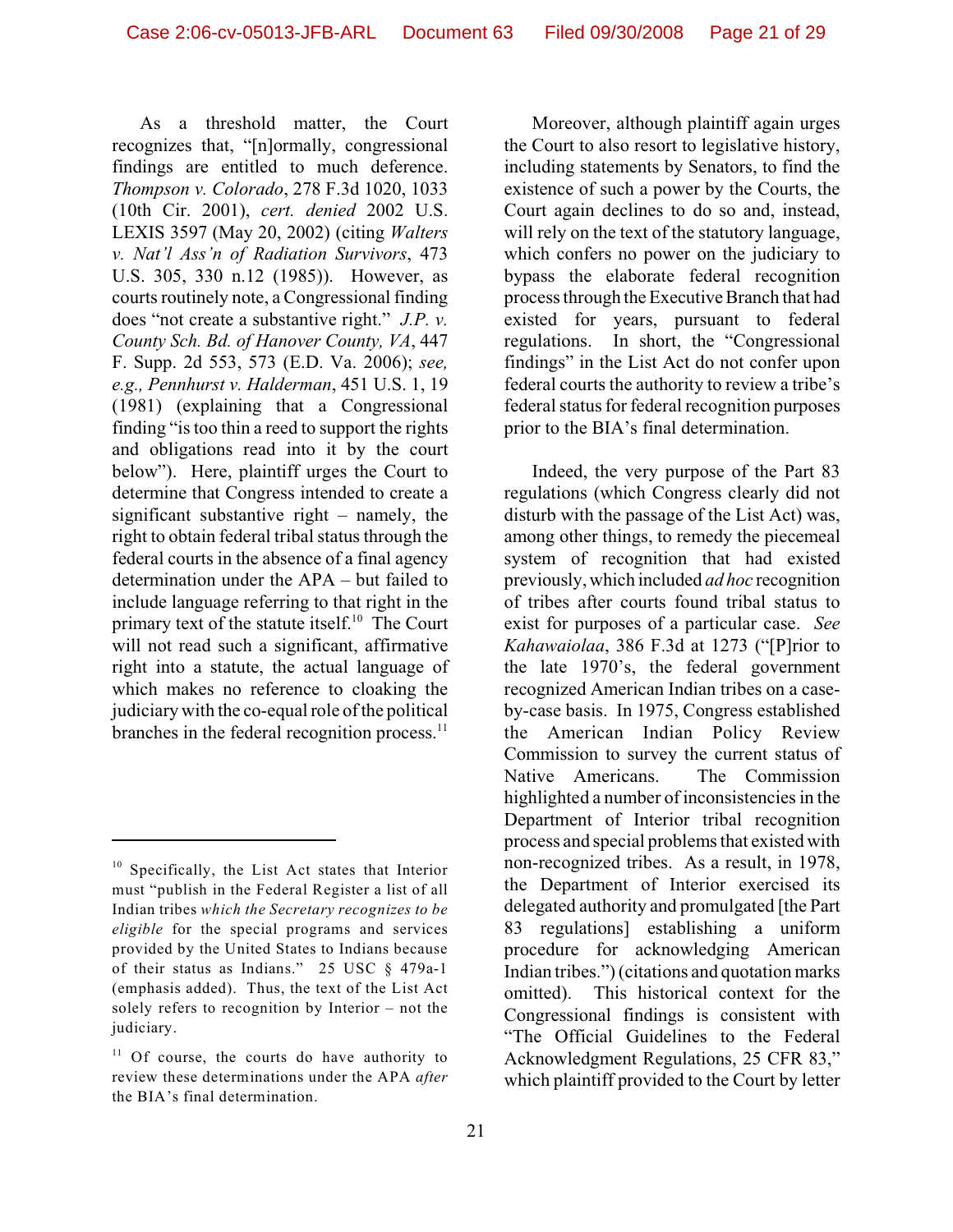dated May 12, 2008. These Guidelines explain that, "before 1978, requests from Indian groups for Federal acknowledgment as tribes were determined on an *ad hoc* basis. Some tribes were acknowledged by Congressional action. Others were done by various forms of administrative decision within the Executive Branch of the Federal Government, or through cases brought in the courts." The Court is aware that these Guidelines also state that the "federal courts have the power to acknowledge tribes through litigation." These generalized references in the Guidelines, which are similar to the Congressional findings in the List Act, appear to simply be a reflection of the historical practice of the political branches – prior to establishing any regulations, criteria, or procedures for recognition – to adopt on an *ad hoc* basis judicial determinations of tribal status resulting from a particular litigation. This historical practice of the political branches relying on such court decisions, however, does not lead to the conclusion that courts possess this inherent power; to the contrary, no constitutional or statutory provision provides such authority. Thus, when the Department of the Interior (with power delegated by Congress) chose to abandon this practice of relying on *ad hoc* judicial determinations of recognition and, instead, created a clear process for federal recognition through the Executive Branch, courts had no power to disregard such process. *See Western Shoshone Business Council*, 1 F.3d at 1056 ("[W]e conclude that the limited circumstances under which ad hoc judicial determinations of recognition were appropriate have been eclipsed by federal regulation."). As the Court recognized in *Western Shoshone Business Council*, courts that failed to defer questions of federal tribal recognition to Interior did so prior to or immediately following passage of the this regulatory process:

Other relatively recent cases in which courts did not defer to the De p a rtm e n t ' s acknowledgment procedures either predate the regulations entirely, *see Joint Tribal Council o f t h e Passamaquoddy Tribe v. Morton*, 528 F.2d 370 (1st Cir. 1975), or were decided only shortly after the regulations were promulgated, *see Mashpee Tribe v. New Seabury Corp.*, 592 F.2d 575, 581 (1st Cir. 1979) ("the Department does not yet have prescribed procedures and has not been called on to develop special expertise in distinguishing tribes from other groups of Indians").

1 F.3d at 1057. Relatedly, courts have observed that, after passage of the regulations, it is abundantly clear that the judiciary should not intervene before exhaustion of the administrative procedures has taken place. *See James*, 824 F.2d at 1138 ("We believe that the time for a different conclusion has come; the Department has been implementing its regulations for eight years. . . . Moreover, the factual record developed at the administrative level would most assuredly aid in judicial review should the parties be unsuccessful in resolving the matter; in the event that the dispute is resolved at the administrative level, judicial economy will be served. All of these facts weigh in favor of requiring exhaustion in this case."). In fact, where courts have addressed the issue of tribal status – as in *Golden Hill*, discussed *supra* – the inquiry was largely limited to application of specific statutes, and was not meant to encompass recognition for purposes of obtaining federal benefits, such as a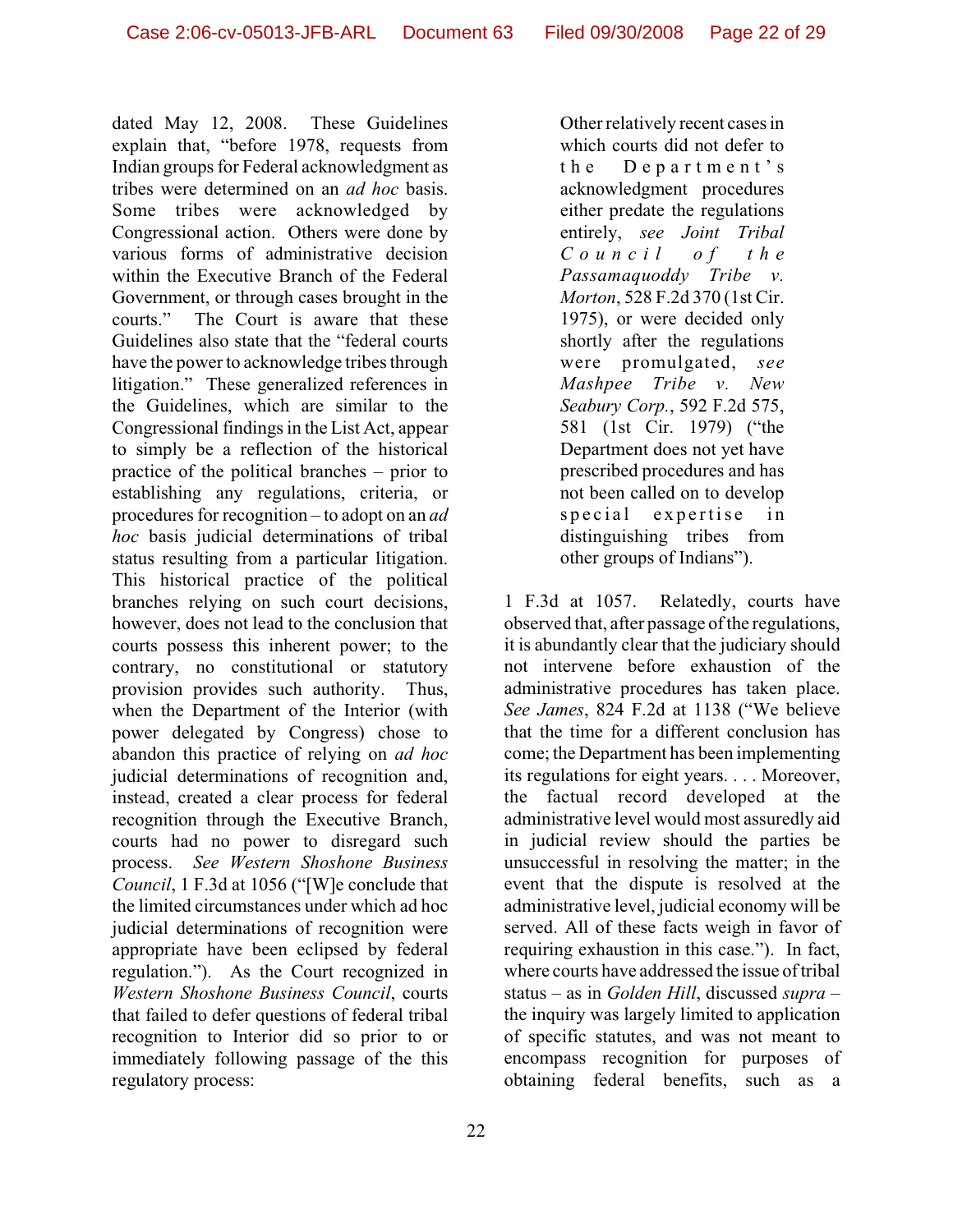government-to-government relationship. *See, e.g., Montoya*, 180 U.S. at 270 (analyzing whether group of Indians was "tribe" for purposes of Indian Depredation Act); *Candelaria*, 271 U.S. at 563 (analyzing whether group of Indians was "tribe" for purposes of NIA). Indeed, this distinction between federal tribal recognition and judicial determinations for a particular case is perhaps most apparent in cases where, after courts found insufficient basis for tribal recognition in a particular case, the BIA nevertheless conferred federal tribal status on the same tribe. For instance, in *Mashpee Tribe v. Town of Mashpee*, a jury found that plaintiff was not a "tribe" for NIA purposes, *see* 447 F. Supp. 940 (D. Mass. 1978), *aff'd* 592 F.2d 575 (1st Cir. 1979), but Interior accorded plaintiff federal tribal status in 2007. 72 F.R. 8007 (Feb. 22, 2007). The same sequence of events transpired in 1996 with respect to the Samish Indian Tribe. *See United States v. Washington*, 641 F.2d 1368, 1374 (9th Cir. 1981) (affirming district court's finding that group of Indians was not a tribe for purposes of treaty rights); 61 F.R. 15825 (Apr. 9, 1996) (conferring federal recognition on same group of Indians).

In sum, the Court rejects the Nation's argument that, on the basis of alleged prior recognition by all three branches of government, plaintiff may bypass the political question doctrine.<sup>12</sup> At this juncture, the APA

bars judicial review of claims one and three in the complaint because Interior has not made a final determination of the Nation's federal tribal status. The Court will not, by pure judicial fiat, provide relief made unavailable to plaintiff at this juncture under the United States Constitution.<sup>13</sup> See Burt Lake Band of *Ottawa and Chippewa Indians*, 217 F. Supp. 2d at 78 (granting motion to dismiss claim brought by tribe seeking "to completely bypass the BIA's recognition process," where tribe argued on basis of historical evidence that Executive Branch had already conferred such recognition, because tribe had to exhaust

 $12$  Relatedly, therefore, the Court rejects plaintiff's assertion, described *supra*, that Interior's ongoing failure to put the Nation on the list in itself constitutes final agency action subject to the Court's review at this juncture. The Court is aware, as the Second Circuit recently confirmed, that the APA "requires a reviewing court to 'compel agency action unlawfully withheld.'" *Sharkey v. Quarantillo*, No. 06-1397-cv, 2008 U.S. App. LEXIS 18793, at \*16 (2d Cir. Sept. 3,

<sup>2008) (</sup>quoting 5 U.S.C. § 706(1)). However, as plaintiff explicitly recognized in its opposition papers, such review would be available here only if Interior has "refus[ed] to take action Interior is legally required to take."(Pl.'s Mem. at 23.) Hence, plaintiff's argument is, again, necessarily premised on its assertion that the Nation has already been federally recognized by all three branches of government and, therefore, that Interior is legally bound to place the Nation on the list. As stated above, however, the Court has rejected this assertion. Thus, plaintiff has failed to demonstrate the existence of a final agency action reviewable at this juncture under the APA with respect to claims one and three.

 $^{13}$  By the same token, of course, the APA enables the Nation to obtain judicial review of its petition – if necessary – after obtaining a final determination by Interior. As the Second Circuit has held, "[w]e begin with the strong presumption that Congress intends judicial review of administrative action." *Sharkey*, 2008 U.S. App. LEXIS 18793, at \*17 (citation and quotation marks omitted). In keeping with the holding of the Second Circuit in *Golden Hill* and the overwhelming number of other courts to consider the question, however, the Court simply concludes herein that it cannot undertake such review at this juncture pursuant to the strictures of the political question doctrine and the finality principle embodied in the APA.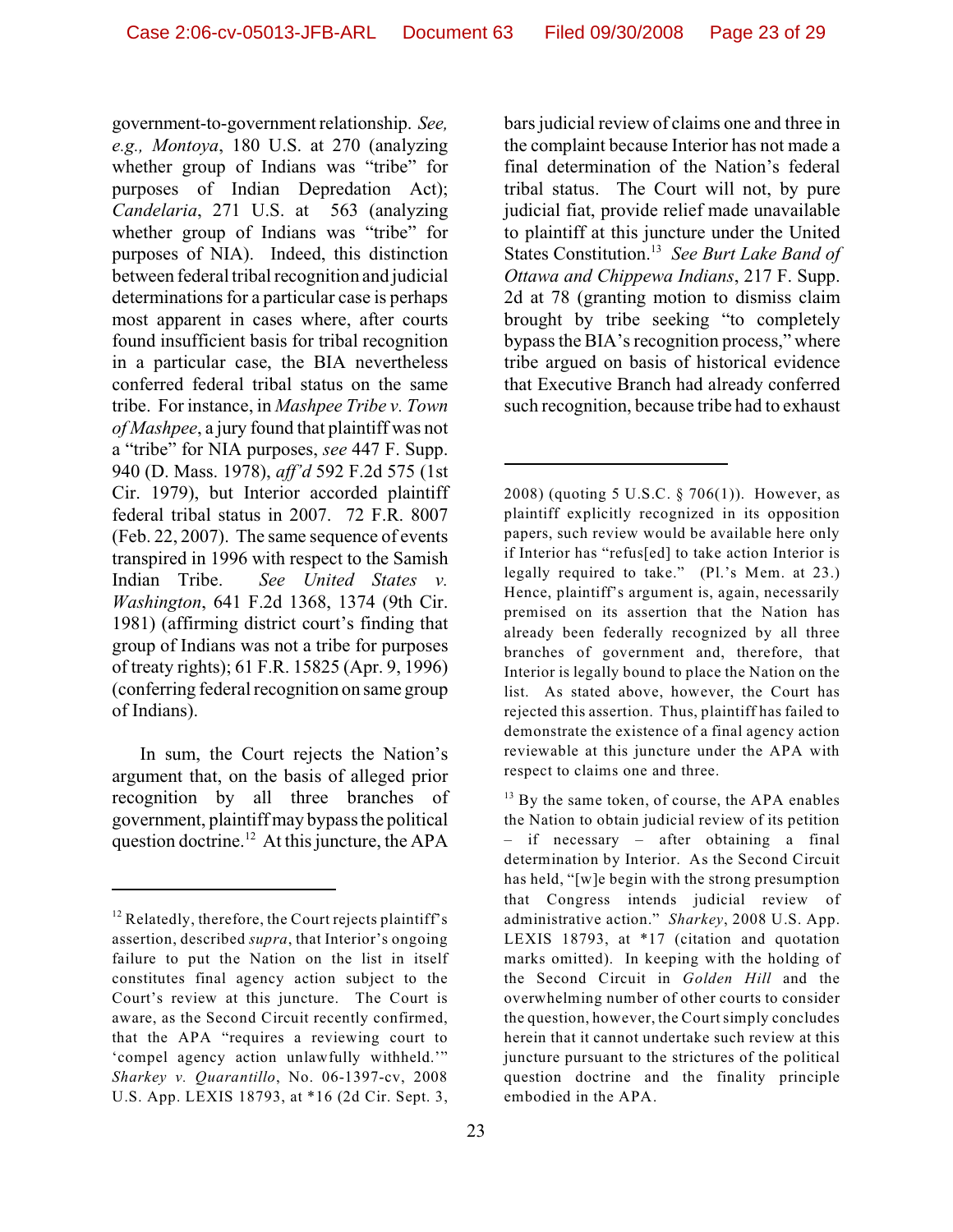BIA's administrative process before obtaining judicial review).

# V. THE COURT LACKS JURISDICTION OVER CLAIM TWO BECAUSE INTERIOR HAS NOT TAKEN A FINAL AGENCY ACTION REVIEWABLE UNDER THE APA IN CONJUNCTION WITH THE NATION'S 2005 LITIGATION REQUEST

As described *supra*, in claim two of the complaint, the Nation challenges Interior's failure to investigate and join in a land claim filed by plaintiff in 2005, in accordance with Interior's alleged trust responsibilities to the Nation under the NIA. As the Court sets forth below, this claim is dismissed for lack of jurisdiction pursuant to the APA because Interior did not take final agency action with respect to this request.

The NIA states that "[n]o purchase, grant, lease, or other conveyance of lands, or of any title or claim thereto, from any Indian nation or tribe of Indians, shall be of any validity in law or equity, unless the same be made by treaty or convention entered into pursuant to the Constitution." 25 U.S.C. § 177. In other words, as the Court explained above, the NIA essentially prohibits "the sale by Indians of any land unless the sale was by public treaty made under the authority of the United States." *Golden Hill*, 39 F.3d at 56. Further, the NIA "created a trust relationship between the federal government and American Indian tribes with respect to tribal lands covered by the Act." *Golden Hill*, 39 F.3d at 83; *see also Joint Tribal Council of the Passamaquoddy Tribe v. Morton*, 528 F.2d 370, 379 (1st Cir. 1975) ("That the Nonintercourse Act imposes upon the federal government a fiduciary's role with respect to protection of the lands of a tribe covered by the Act seems to us beyond question. . . ."). In addition, the Court recognizes that this trust relationship entails a "corresponding federal duty to investigate and take such action as may be warranted in the circumstances." *Joint Tribal Council of the Passamaquoddy Tribe*, 528 F.2d at 379.

According to the complaint, the Nation filed suit on June 15, 2005 in the Eastern District of New York, alleging that plaintiff ceded land to the Town of Southampton in 1859 without the consent of the United States and, therefore, in violation of the NIA. (Compl.  $\P$ [ 72, 78.)<sup>14</sup> Subsequently, by letter dated December 20, 2005 "to the Secretary of the Interior and the Attorney General of the United States, the Nation formally in writing requested that the United States intervene as a plaintiff in the 2005 Land Claim Lawsuit and bring suit on behalf of the Nation seeking relief for the loss of the Nation's lands in 1859 in violation of the [NIA]" (the "2005 litigation request"). (Compl. ¶ 79.)

Interior responded by letter dated February 13, 2006 (the "February 2006" letter). (Compl. ¶ 80.) This letter, which plaintiff attached to the complaint, states as follows:

> At my meeting with you and your representatives on January 19, 2006, you discussed the Shinnecock petitioner's tribal status and I agreed to review certain documents and analyses that you offered to submit concerning this matter. . . .

With respect to your request for the United States to intervene as a plaintiff to assist

 $14$  This litigation related to the 2005 land claim is distinct not only from the instant action, but also from the casino litigation discussed *supra*.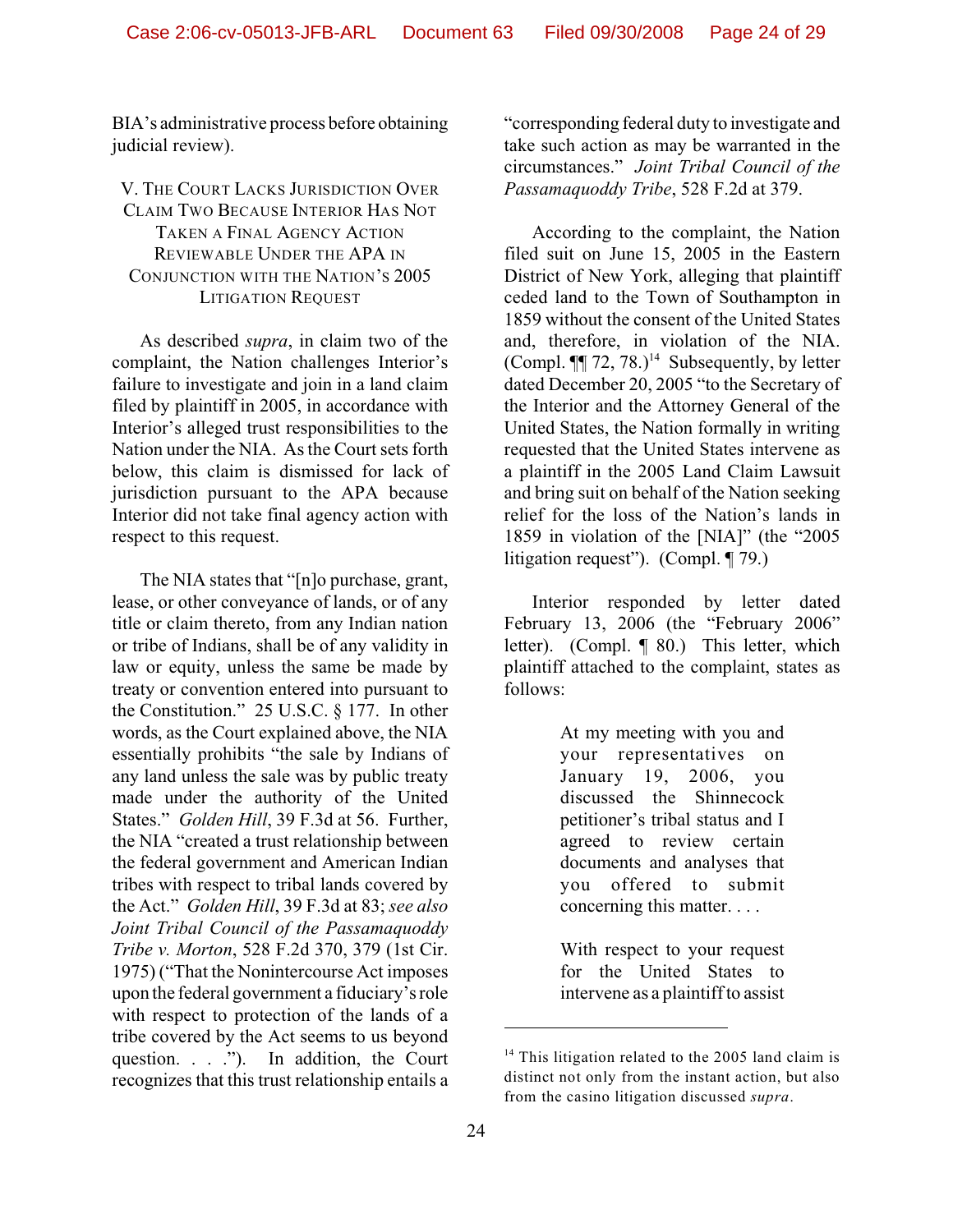the Shinnecock petitioner in its New York land claim, you assert that the United States is required to do so by virtue of its trust obligation owed to the Shinnecock and the [NIA]. The Department disagrees. Presently, there is no established trust obligation between the United States and the Shinnecock petitioner because the Department does not consider the Shinnecock petitioner to be an Indian tribe. Until the Department evaluates the evidence through the acknowledgment process, the Department does not know if your group meets the regulatory criteria to be acknowledged as an Indian tribe.

While the Department must consider any request by an Indian tribe to recommend land claim litigation, the [NIA] does not require the United States to intervene in land claims litigation or to initiate such litigation. Instead, the Department considers requests to litigate in concert with the Department of Justice. A host of factors are reviewed and considered by both agencies in making such a decision. At this time, the Department has yet to receive any historical records concerning the merits of the land claim you allege. United the Departments develop our own records on the matter, it is

premature to consider intervention in your litigation.

#### (Pl.'s Exh. O.)

As a threshold matter, defendants argue that the principle stated in *Shoshone-Bannock Tribes v. Reno*, 56 F.3d 1476 (D.C. Cir. 1995) – namely, that "agency refusals to institute investigative or enforcement proceedings are presumed immune from judicial review. . . .", 56 F.3d at 1481 – operates to completely preclude judicial review over claim two in this case. However, the Court need not decide that issue because, even assuming *arguendo* that judicial review over such refusals is generally permitted, the Court has determined that it lacks jurisdiction over claim two pursuant to the APA because Interior never took final agency action on the 2005 litigation request.

Specifically, as the Court explained *supra*, only a "final" agency action is judicially reviewable under the APA. Here, after carefully reviewing the complaint and the documents appended thereto, including the February 2006 letter, the Court concludes that Interior took no judicially-reviewable final action with respect to the 2005 litigation request. In particular, although the February 2006 letter explicitly states Interior's intention to consider the merits of the Nation's litigation request and review any material the Nation submitted in support thereof, nowhere in the complaint does plaintiff allege that the Nation either (1) supplied the factual documentation specifically requested by Interior, or (2) notified Interior that the Nation was refusing to submit such additional documentation.<sup>15</sup> Under these circumstances,

 $15$  Moreover, to the extent plaintiff argues that Interior was legally required to investigate the 2005 litigation request and failed to do so, thus "withholding" agency action under the APA, the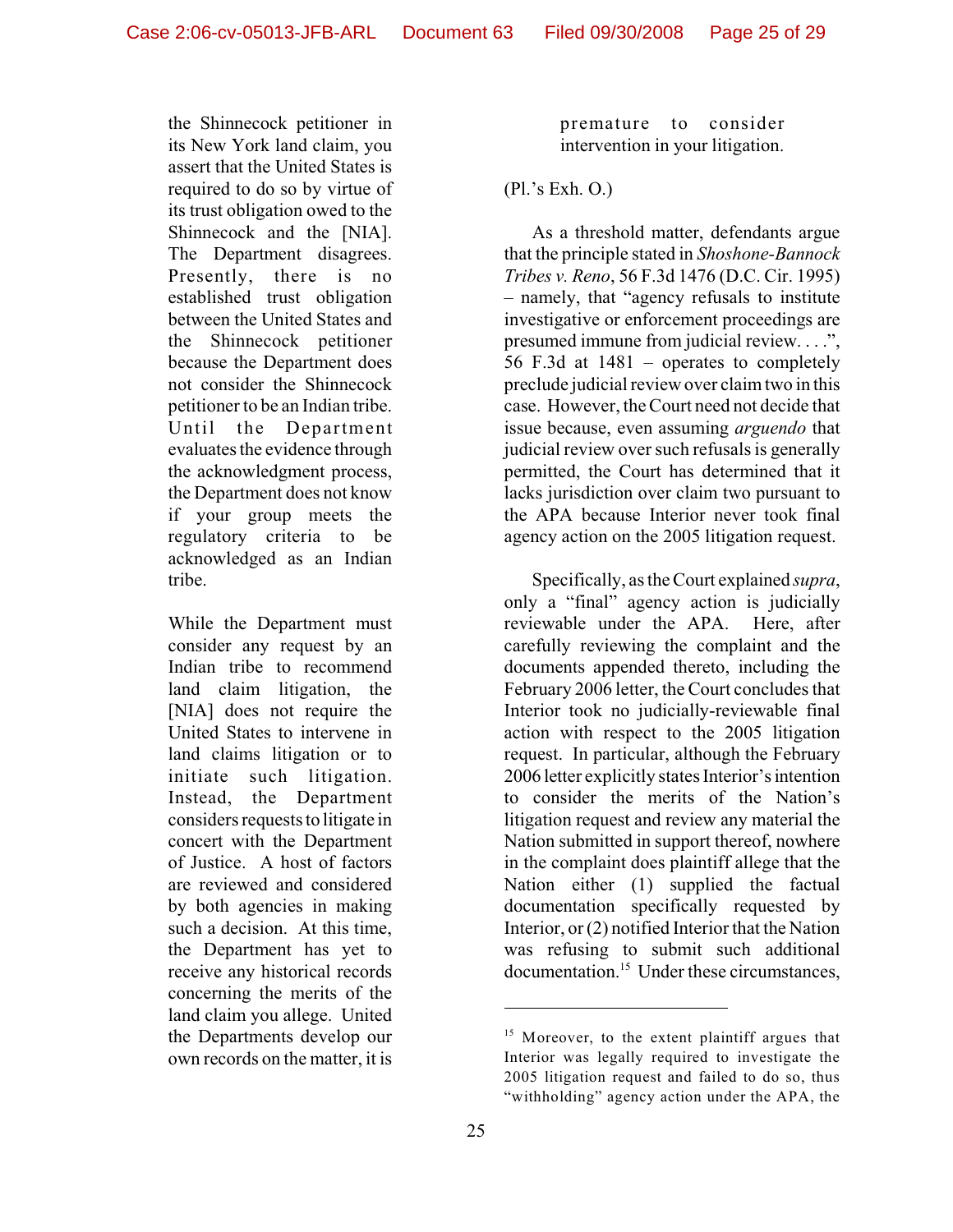it is beyond cavil that Interior had not completed its "decision-making process" in satisfaction of the APA and, thus, never took final action with respect to the 2005 litigation request that the Court may review under the APA. Pursuant to the APA, therefore, claim two in the complaint is dismissed for lack of jurisdiction.<sup>16</sup>

Court rejects that assertion. In *Passamaquoddy Tribe* – a case upon which plaintiff relies heavily in opposition to dismissal of count two of the complaint – the court emphasized that the trust relationship entails a "corresponding federal duty to investigate and take such action as may be warranted *in the circumstances*," 528 F.2d at 379 (emphasis added), and, moreover, that "it would be inappropriate to attempt to spell out what duties are imposed by the trust relationship. . . . It is now appropriate that the departments of the federal government charged with responsibility in these matters should be allowed initially at least to give specific content to the declared fiduciary role," *id.* Thus, the court in *Passamaquoddy Tribe* declined to hold that the government was obligated to litigate on behalf of the Passamaquoddy, holding merely that the government "may not decline to litigate on the sole ground that there is no trust relationship," *id.*, in rejecting a litigation request. Here, the Court similarly declines, as a matter of law and under the circumstances of this case, to impose a legal duty upon Interior to continue investigating a litigation request when the Nation refused to participate in the investigation despite a written request for specific records from Interior.

 $16$  To the extent that plaintiff also bases claim two on defendants' alleged failure to assent to a separate litigation request the Nation made in 1978, such a claim would be dismissed on timeliness grounds pursuant to 28 U.S.C. § 2401, which provides a six-year statute of limitations for suits against the United States. 28 U.S.C. §  $2401(a)$ .

## VI. THE UNREASONABLE DELAY CLAIM SURVIVES DEFENDANTS' MOTION

As stated *supra*, in claim four of the complaint, the Nation alleges that Interior violated and continues to violate the APA and the Part 83 regulations by unreasonably delaying Interior's decision on the Nation's Federal Acknowledgment Petition for many years. Defendants move to dismiss this claim on the grounds that Interior is complying with the regulations. Essentially, defendants argue that the petition is not yet in "active consideration" and, thus, Interior has no duty to evaluate it at this time. (Defs.' Mem. at 28.) However, after carefully reviewing the complaint, the Court declines to hold at this juncture  $-$  *i.e.*, before plaintiff has had the opportunity to conduct any discovery – that Interior's failure to issue a final determination on the Nation's petition for at least ten years $17$ is reasonable as a matter of law under the circumstances of this case. As the Court sets forth below, therefore, the Nation has alleged sufficient facts to defeat defendants' motion to dismiss claim four.<sup>18</sup>

 $18$  The Court rejects as a threshold matter, however, plaintiff's argument that any

 $17$  As described *supra*, the Nation alleges that it initially petitioned for recognition in 1978, but submitted a new petition in 1998 pursuant to revised regulations by Interior. According to Interior, because these revised regulations "changed the provisions concerning the sequence of processing documented petitions," (Defs.' Reply at 8), the only relevant petition for purposes of the instant motion is the second petition filed in 1998. In fact, defendants also argue that the Nation did not petition for recognition in 1978, but merely made a litigation request. (Defs.' Reply at 8.) In any event, even assuming *arguendo* that the sole relevant period of alleged delay began in 1998, the Court has determined, as set forth *infra*, that plaintiff has adequately alleged a claim of unreasonable delay to survive a motion to dismiss.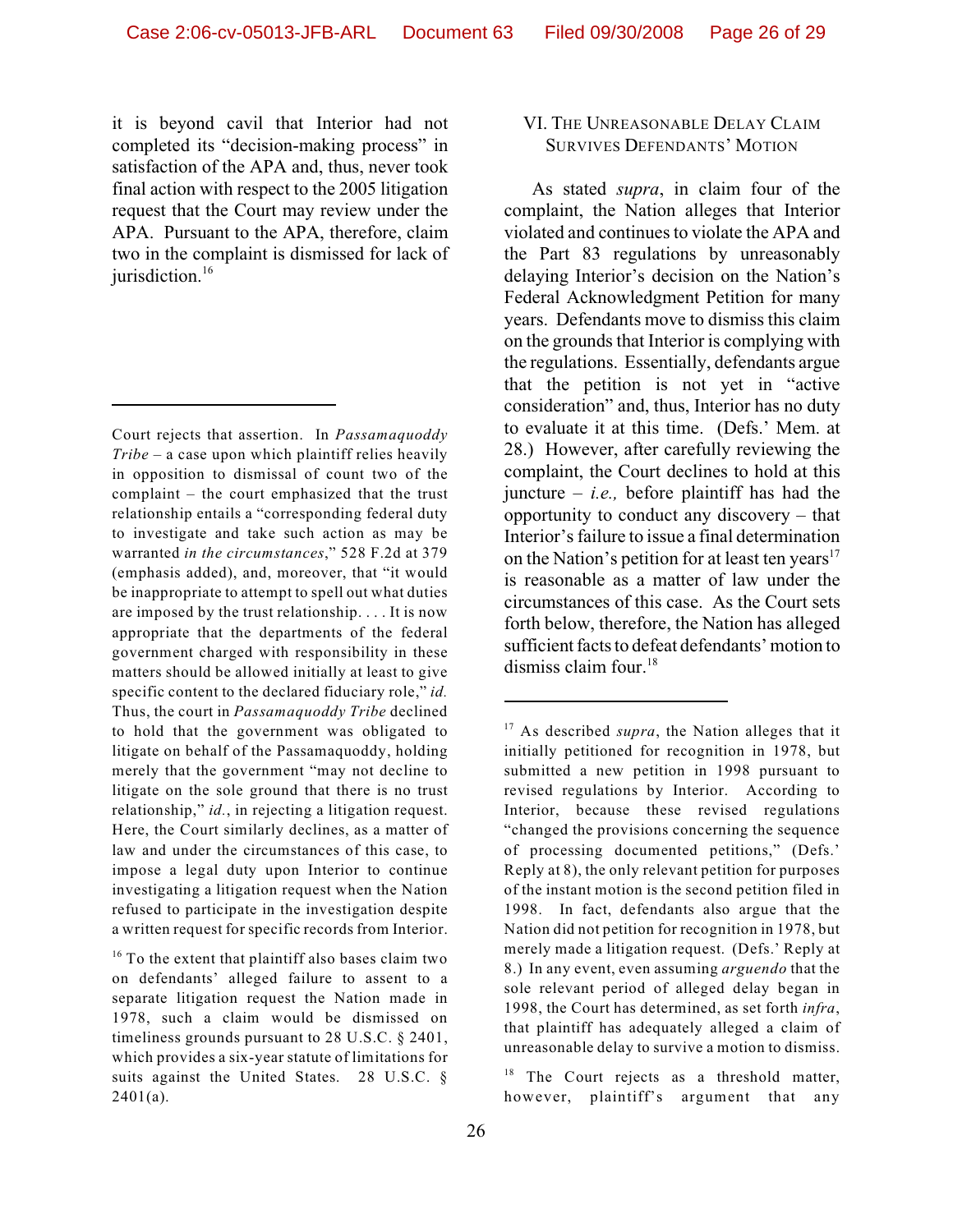#### A. Legal Standard

As the Second Circuit has recognized, "Section 6(b) of the [APA] requires that an agency conclude proceedings 'within a reasonable time.'" *Reddy v. Commodities Futures Trading Comm'n*, 191 F.3d 109, 120 (2d Cir. 1999) (quoting 5 U.S.C. § 555(b)); *see also Khdir v. Gonzales*, No. 07-cv-00908, 2007 WL 3308001, at \*6 (D. Colo. Nov. 6, 2007) ("Where . . . there is no set deadline for an agency to complete a legally-required action, the APA provides a requirement that it do so within a reasonable time."). Consequently, as the Supreme Court has confirmed, the APA provides that federal courts may "compel agency action unlawfully withheld or unreasonably delayed." *Norton v. Southern Utah Wilderness Alliance*, 542 U.S. 55, 62 (2004) (quoting 5 U.S.C. § 706(1)). "Moreover, where delay of administrative remedy is at issue, the lack of a final order by the agency, which might otherwise engender a question about ripeness, does not preclude this court's jurisdiction." *Muwekma Tribe v. Babbitt*, 1433 F. Supp. 2d 30, 34 (D.D.C. 2000) (citing *Trac*, 750 F.2d at 75).

"Resolution of a claim of unreasonable delay is ordinarily a complicated and nuanced task requiring consideration of the particular

facts and circumstances before the court." *Mashpee Wampanoag Tribal Council, Inc. v. Norton*, 336 F.3d 1094, 1100 (D.C. Cir. 2003). In particular, in determining whether an agency's delay is reasonable, courts consider the following factors, known as the "*TRAC* factors":

> (1) the time agencies take to make decisions must be governed by a "rule of reason"; (2) where Congress has provided a timetable or other indication of the speed with which it expects the agency to proceed in the enabling statute, that statutory scheme may supply content for this rule of reason; (3) delays that might be reasonable in the sphere of economic regulation are less tolerable when human health and welfare are at stake; (4) the court should consider the effect of expediting delayed action on agency activities of a higher or competing priority; (5) the court should also take into account the nature and extent of the interests prejudiced by delay; and (6) the court need not "find any impropriety lurking behind agency lassitude in order to hold that agency action is 'unreasonably delayed.'"

*Tummino v. Von Eschenbach*, 427 F. Supp. 2d 212, 231 (E.D.N.Y. 2006) (citing *In re Barr Laboratories*, 930 F.2d 72, 74-75 (D.C. Cir. 1991) and quoting *Telecommunications Research & Action Ctr. v. FCC*, 750 F.2d 70, 80 (D.C. Cir. 1984) (hereinafter, "*Trac*")); *see also Loo v. Ridge*, No. 04-CV-5553, 2007

unreasonable delay the Nation has allegedly experienced excuses plaintiff from completing the administrative process for purposes of obtaining judicial review of the merits of the Nation's petition for recognition, (*see* Pl.'s Mem. at 32-33); the obstacles posed at this juncture by the APA's finality principle and the political question doctrine are wholly separate from the question of unreasonable delay. *See Burt Lake Band of Ottawa and Chippewa Indians*, 217 F. Supp. 2d at 79 (rejecting plaintiff's argument "that a party can forego administrative remedies simply because it believes the process is taking unreasonably long").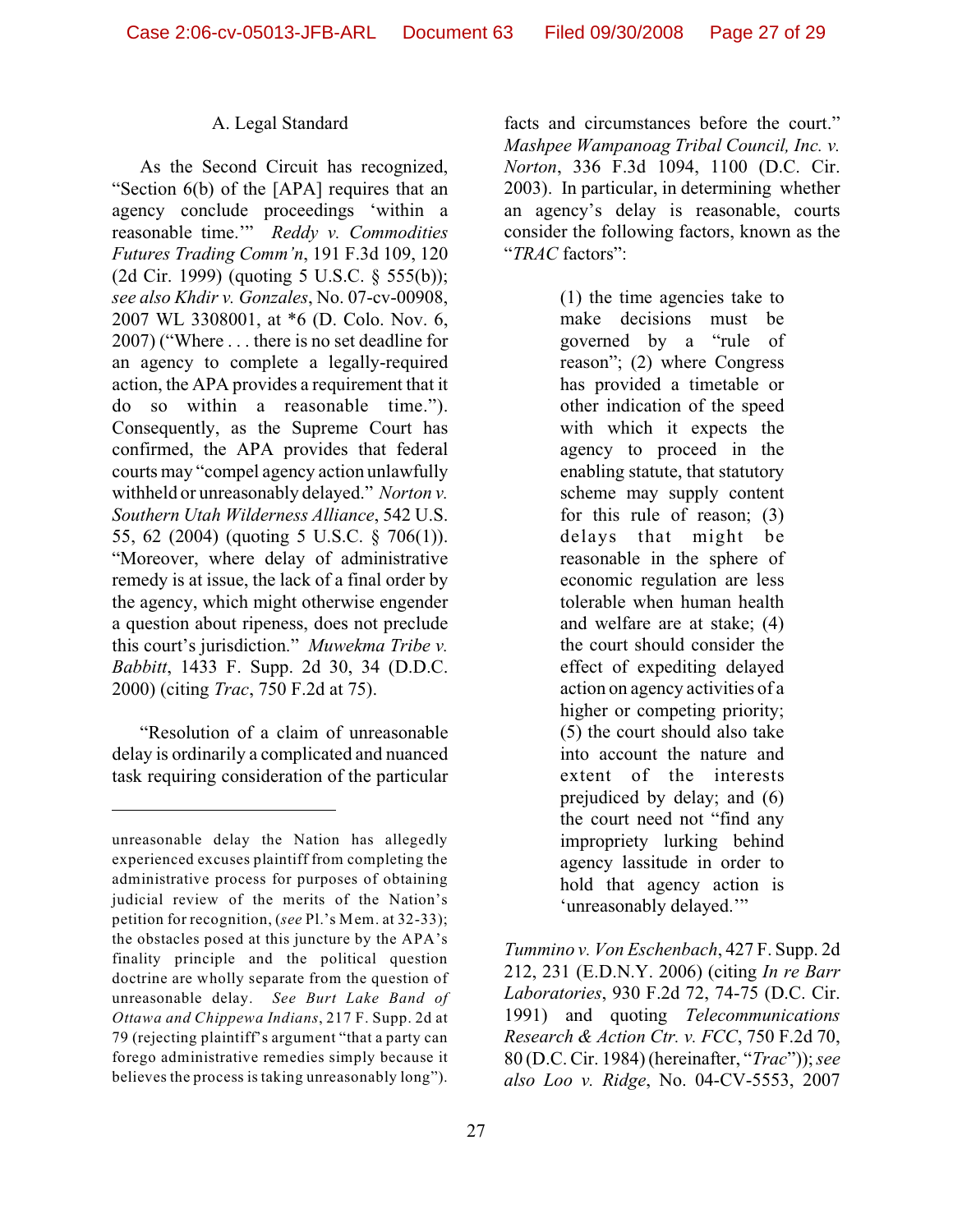U.S. Dist. LEXIS 17822, at \*14 and n.4 (E.D.N.Y. Mar. 14, 2007) (applying *Trac* factors); *Nat'l Resources Defense Council, Inc. v. Fox*, 93 F. Supp. 2d 531, 543-48 (S.D.N.Y. 2000) (same). The "issue cannot be decided in the abstract, by reference to some number of months or years beyond which agency inaction is presumed to be unlawful, but will depend in large part . . . upon the complexity of the task at hand, the significance (and permanence) of the outcome, and the resources available to the agency." *Mashpee Wampanoag Tribal Council, Inc.*, 336 F.3d at 1102 (remanding case to district court, where plaintiff tribe alleged unreasonable delay in the BIA's review of recognition petition, because district court did not fully consider *Trac* factors); *see, e.g., Muwekma*, 133 F. Supp. 2d at 32-33 (agreeing with plaintiff that Interior had unreasonably delayed tribe's petition for federal recognition after applying *Trac* factors where petition had been pending for approximately five years).

## B. Application

Here, as described *supra*, the Nation alleges that its petition has been pending without reasonable cause since at least 1998, *i.e.,* for approximately ten years, despite plaintiff's compliance with Interior's Technical Assistance Requests for additional information related to the petition. In addition, the complaint alleges that Interior has estimated that it may not issue a final determination until 2014, and will not even bind itself to that time limit. According to the complaint, the Nation's prolonged absence on the list has caused plaintiff not only substantial economic harm, but has also deprived plaintiff from participating in various government services to which federally-recognized tribes are entitled, including health, education, housing,

substance abuse, child, and family services. (*See* Compl. ¶¶ 142-44.) After reviewing the allegations in the complaint – and particularly in light of the highly fact-based, nuanced review required for unreasonable delay claims according to the *Trac* factors – the Court declines to conclude as a matter of law at the motion to dismiss stage that Interior has been reasonable in letting at least ten years elapse without issuing a final decision on the Nation's petition.<sup>19</sup> The Nation has adequately pled an unreasonable delay claim and, therefore, defendants' motion to dismiss that claim is denied. $20$ 

 $20$  The Court notes that, to the extent the Nation successfully demonstrates unreasonable delay, the Court would not usurp the recognition decision from Interior, but may require Interior to adhere to a reasonable deadline for issuing a final determination on the Nation's petition. *See, e.g., Muwekma v. Norton*, 206 F. Supp. 2d 1, 3 (D.D.C. 2002) (refusing to vacate prior order setting deadline for BIA to issue final determination on tribe's petition for federal recognition).

 $19$  As discussed in greater detail *supra*, subsequent to briefing this motion, Interior promulgated a new waiver policy that, according to defendants, could render review of the unreasonable delay claim unnecessary because the policy could put the Nation at the top of the "Ready" list and place them under active consideration in the late fall of 2008. However, to date, despite the Court's urging, the parties have been unable to resolve the question of the Court's oversight regarding the acknowledgment process, including the extent to which any timetable agreed upon by the parties would be binding on Interior. In light of the Court's denial of Interior's motion to dismiss the unreasonable delay claim, the Court will conduct a telephone conference on October 7, 2008 at 4:30 p.m. in order to discuss these matters.